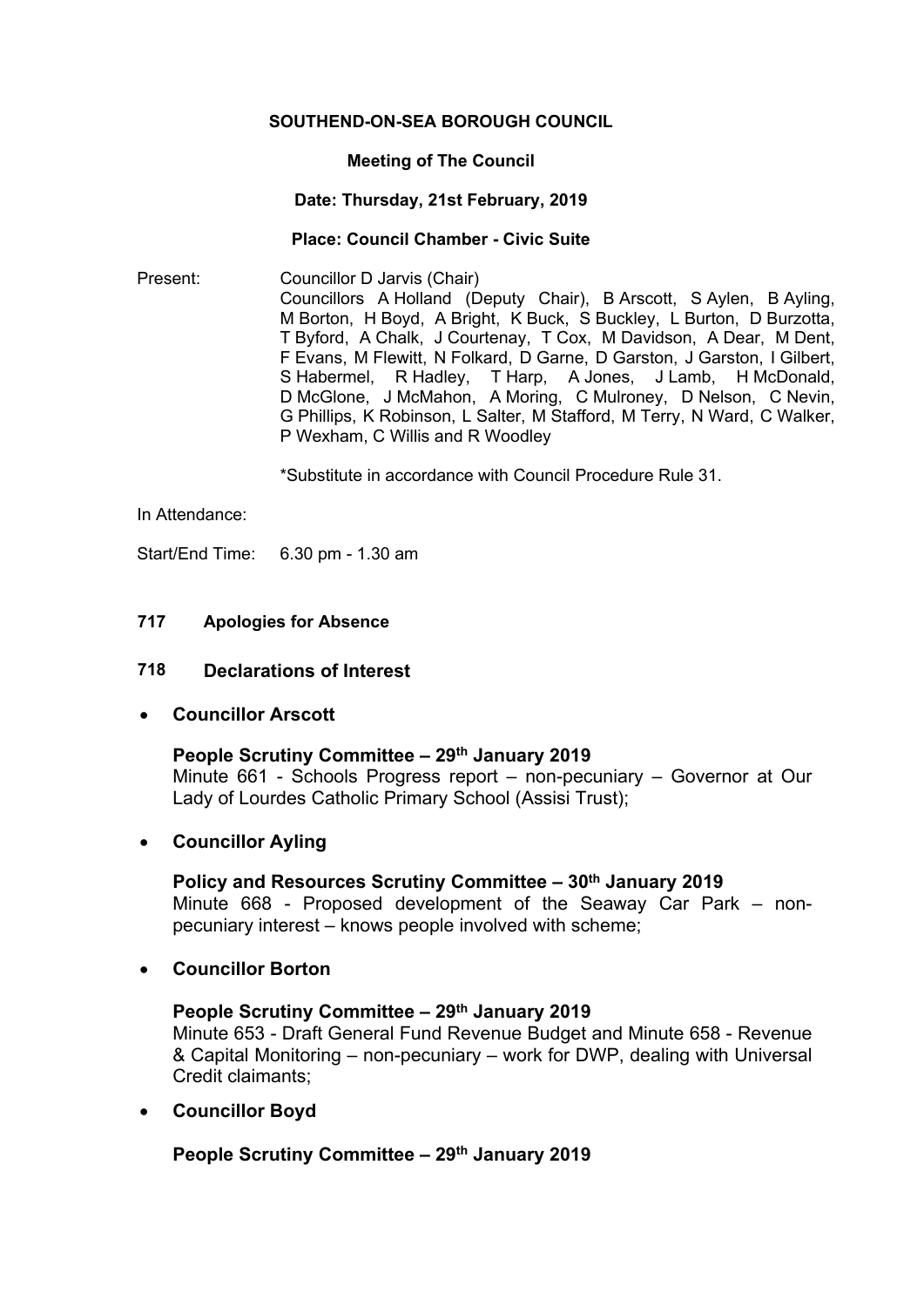Disqualifying non-pecuniary interests in all the called-in/ referred items; attended pursuant to the dispensation agreed at Council on 19th July 2012, under S.33 of the Localism Act 2011;

Disqualifying non-pecuniary interest in Minute 660 (Schools Progress Report); attended pursuant to the dispensation agreed at Council on 19th July 2012, under S.33 of the Localism Act 2011;

## **Council – 21st February 2019**

Agenda Item 7 (Council Budget 2019/20: Budget Amendment 1) – declared an interest – private landlord;

## **Councillor Buck**

# **Place Scrutiny Committee – 28th January 2019**

Minute 640 (Draft Capital Investment Programme 2019/20 to 2023/24) Items 6.3, 8.5 (Schools) and Appendix 1 page 3 – Non-pecuniary interest: Governor at Eastwood Academy;

Minute 641 (Draft General Fund Revenue Budget 2019/20) – Items 2.5, 5, 6 and 8.16 (Schools) - Non-pecuniary interest - Governor at Eastwood Academy and Appendix 9 – B3 – Non-pecuniary interest - Member of Belfairs Golf Club;

## **Policy and Resources Scrutiny Committee – 30th January 2019**

Minute 673 - Draft General Fund Revenue Budget – non-pecuniary interest – Governor at The Eastwood Academy.

## **Councillor Buckley**

### **Cabinet Committee – 7 th January 2019**

Minute 578 – Objections to traffic regulation orders – Non-pecuniary interest – has been lobbied as to all schemes for St Laurence Ward and attended the Working Party but was not called to speak;

### **Development Control Committee – 9 th January 2019**

Minute 586 (18/01963/FULM – Development Land at Priory Crescent) – Nonpecuniary interest: Has met with the management/staff of the store in recent weeks.

### **Cabinet – 17th January 2019**

Minute 612 – Future Phases of Affordable Housing Development Programme – non-pecuniary interest – lobbied and discussed issues relating to Lundy Close;

# **Policy & Resources Scrutiny Committee – 30th January 2019**

Minute 674 - Future Phases of Affordable Housing Development Programme – non-pecuniary interest – lobbied and discussed issues relating to Lundy Close;

# **Council – 21st February 2019**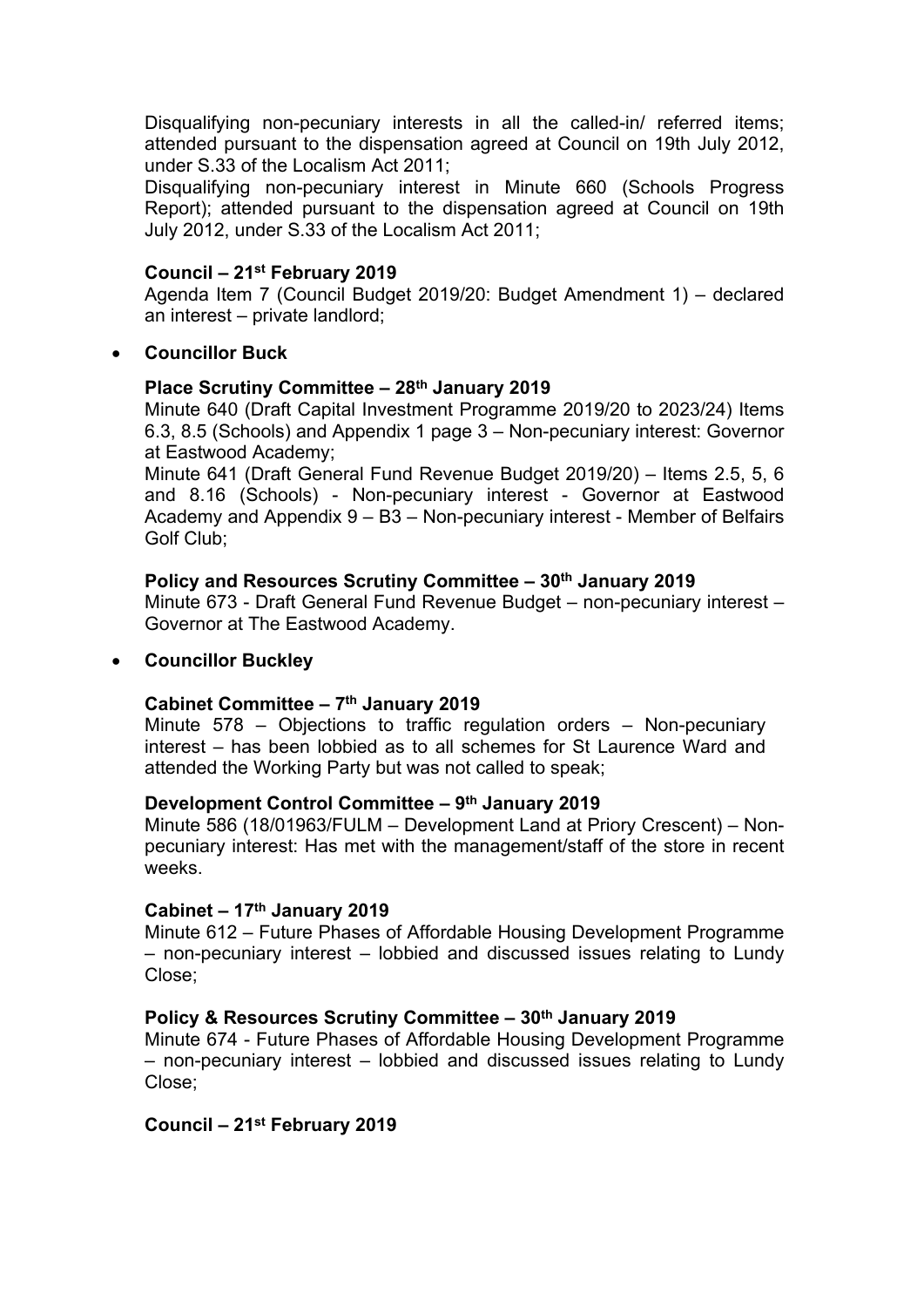Agenda Item 4 (Public Questions 3 and 4) – non-pecuniary interest – has been lobbied by local residents in respect of the Bell Junction improvement works;

### **Councillor Burton**

## **People Scrutiny Committee – 29th January 2019**

Minute 660 - Schools Progress report – non-pecuniary – Director of English and Maths at USP (formally SEEVIC) College and Southend schools are feeder schools;

## **Councillor Burzotta**

## **Cabinet – 17th January 2019**

Minute 605 – Proposed development of the Seaway Car Park – Nonpecuniary interest – family owns a restaurant in the town centre;

### **Policy & Resources Scrutiny Committee – 30th January 2019**

Minute 668 - Proposed development of the Seaway Car Park – Nonpecuniary interest – family owns a restaurant in the town centre;

## **Council – 21st February 2019**

Agenda Item 7 (Council Budget 2019/20: Budget Amendment 2) – Nonpecuniary interest – family businesses across the borough;

# **Councillor Courtenay**

## **Place Scrutiny Committee – 28th January 2019**

Disqualifying non-pecuniary interests in all the called-in/referred items; attended pursuant to the dispensation agreed at Council on 19th July 2012, under S.33 of the Localism Act 2011;

## **Policy and Resources Scrutiny Committee – 30th January 2019**

Interest in the referred items; attended pursuant to the dispensation agreed at Council on 19th July 2012, under S.33 of the Localism Act 2011;

### **Special Place Scrutiny Committee – 13th February 2019**

Disqualifying non-pecuniary interest in Minute 714 (Better Queensway Regeneration Project) and Minute 716 (Confidential App 2 to the Better Queensway Regeneration Project) – attended pursuant to the dispensation agreed at Council on 19th July 2012, under S.33 of the Localism Act 2011;

**Councillor Cox**

### **Cabinet – 17th January 2019**

Minute 605 (The proposed development of the Seaway Car Park) – Disclosable Pecuniary Interest – family member is employed by Stockvale and is a business involved in discussions with regard to the development and lobbying of Councillors (withdrew).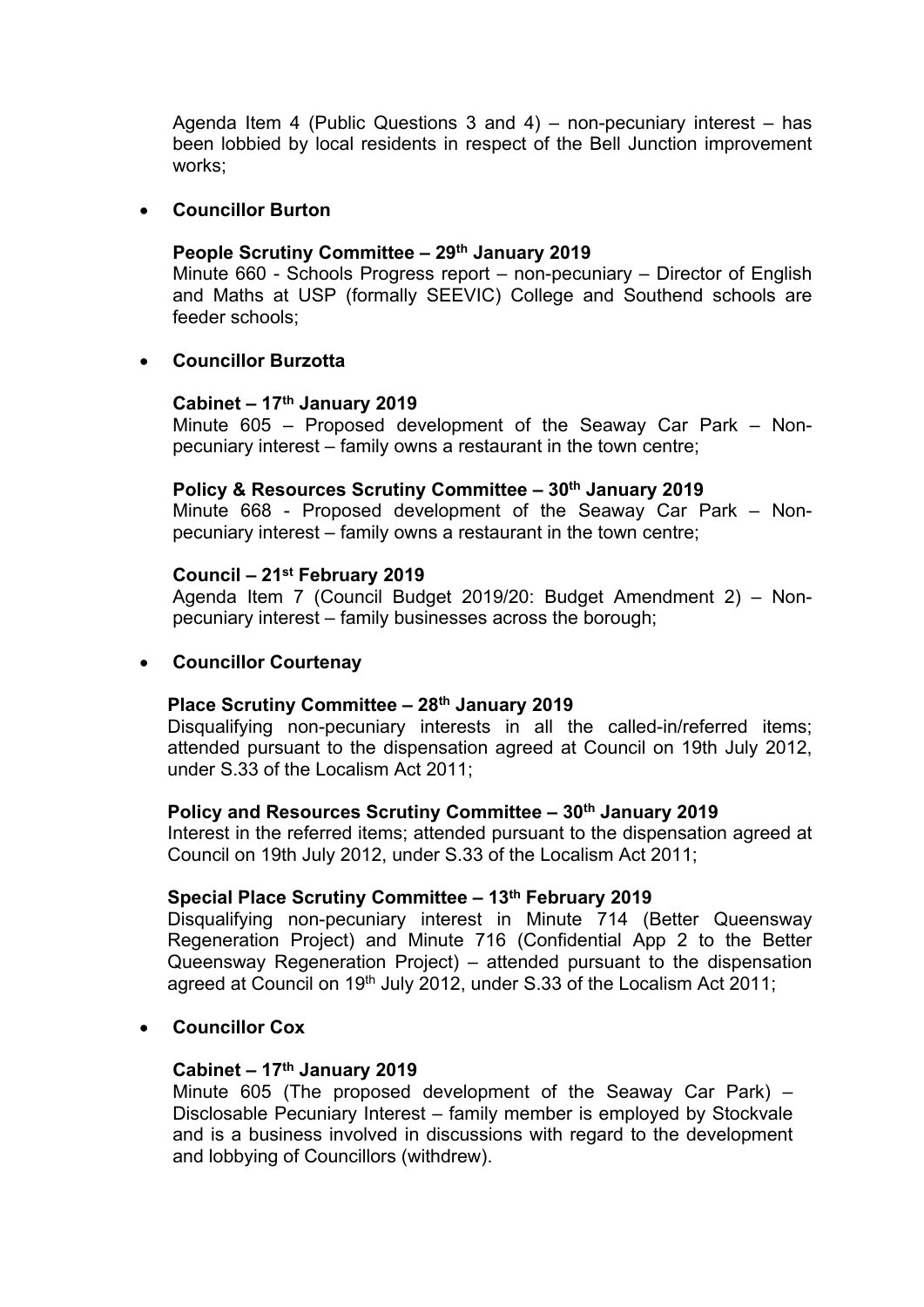# **People Scrutiny Committee – 29th January 2019**

Disqualifying non-pecuniary interests in all the called-in/ referred items; attended pursuant to the dispensation agreed at Council on 19th July 2012, under S.33 of the Localism Act 2011;

## **Policy and Resources Scrutiny Committee – 30th January 2019**

Interest in the referred items; attended pursuant to the dispensation agreed at Council on 19th July 2012, under S.33 of the Localism Act 2011;

Minute 668 - Proposed development of the Seaway Car Park - Disclosable Pecuniary Interest – family member is employed by Stockvale and is a business involved in discussions with regard to the development and lobbying of Councillors (withdrew).

## **Council – 21st February 2019**

Agenda Item 4 (Questions from the Public concerning the proposed development of Seaway Car Park) - Disclosable Pecuniary Interest – family member is employed by Stockvale and is a business involved in discussions with regard to the development and lobbying of Councillors (withdrew).

## **Councillor Davidson**

# **Audit Committee – 16th January 2019**

Minute 594 (Treasury Management Policy 2019/20) – Non-pecuniary interest – Non-Executive Director of South Essex Homes;

## **Special Place Scrutiny Committee – 13th February 2019**

Minute 714 (Better Queensway Regeneration Project) and Minute 716 (Confidential App 2 to the Better Queensway Regeneration Project) – nonpecuniary interest – Non-Executive Director of South Essex Homes Board.

### **Councillor Dear**

### **Cabinet Committee – 7 th January 2019**

Minute 579 – Petition requesting the closure of Oakwood Avenue and Shirley Road – non-pecuniary interest – lives in the general vicinity of Oakwood Avenue;

### **Development Control Committee – 9 th January 2019**

Minute 587 (18/01749/FUL – 112 Fairway, Leigh-on-Sea) Non-pecuniary interest: Lives on The Fairway.

### **Councillor Evans**

# **Appeals Committee A – 12th February 2019**

Minute 709 (Education Transport Appeal – Pupil BI) – non-pecuniary interest – lives in close proximity to the appellant (Withdrew).

### **Councillor Flewitt**

# **Cabinet Committee – 7 th January 2019**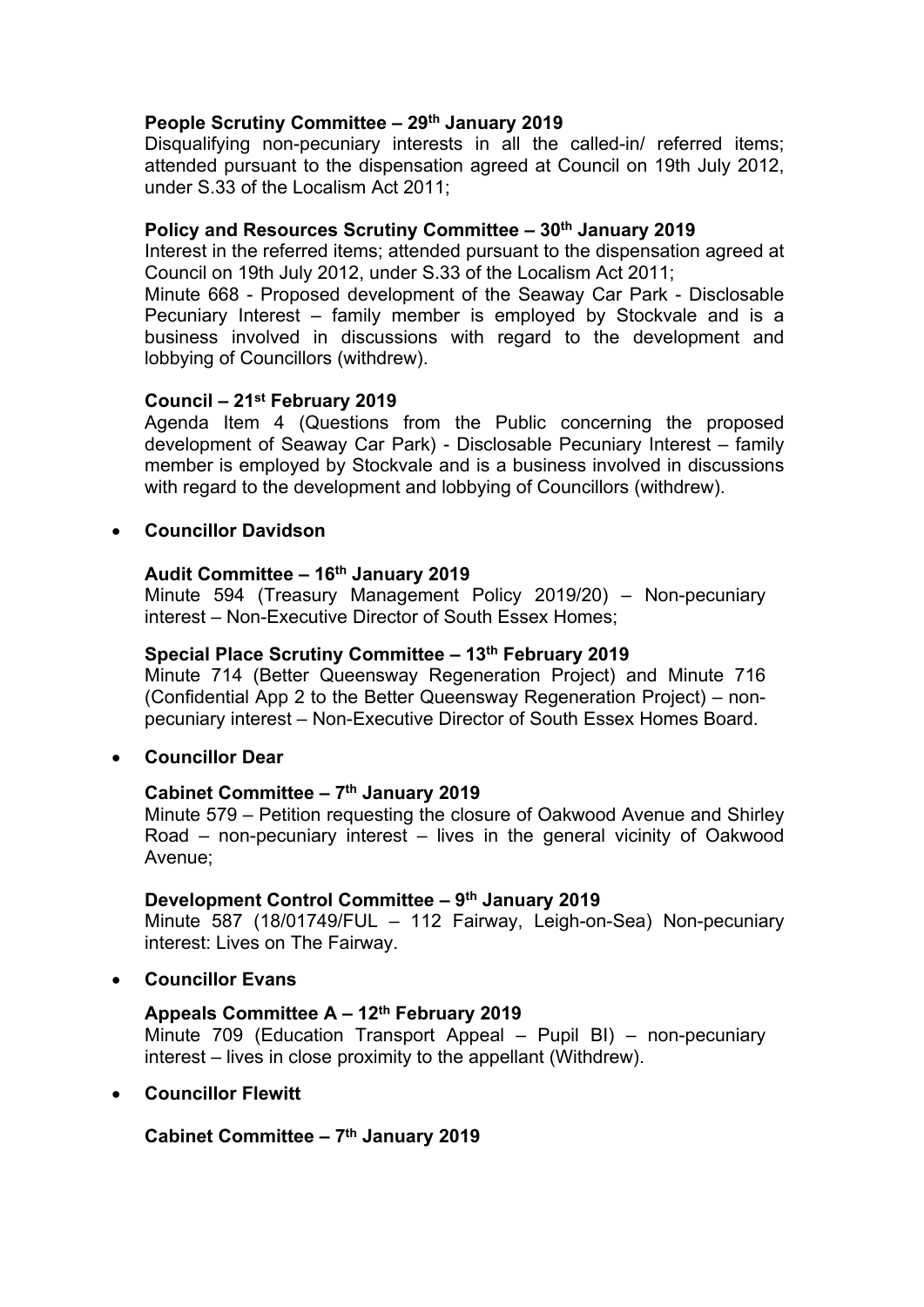Minute 578 (Objections to Traffic Regulation Orders – Alton Gardens) – Pecuniary interest: Gives a financial contribution to St Stephens Church (withdrew);

## **Development Control Committee – 9 th January 2019**

Minute 586 – Development Land at Priory Crescent – Non-pecuniary interest – has been lobbied by residents and attended planning agents meeting (took no part in the decision);

## **Cabinet – 17th January 2019**

Minute 612 (Future phases of Affordable Housing Development Programme) – non-pecuniary interest – lives in the vicinity of Lundy Close and knows individual residents and has been lobbied by some residents on the matter;

Minute 605 – proposed development of the Seaway Car Park – nonpecuniary interest – he has been informed that his employer acts for Deloittes. However, he is not a lawyer at his firm and in any event he has had no involvement with Deloitte in respect of this matter or generally.

### **Policy and Resources Scrutiny Committee – 30th January 2019**

Interest in the referred items; attended pursuant to the dispensation agreed at Council on 19th July 2012, under S.33 of the Localism Act 2011;

Minute 668 – proposed development of the Seaway Car Park – nonpecuniary interest – he has been informed that his employer acts for Deloittes. However, he is not a lawyer at his firm and in any event has had no involvement with Deloitte in respect of this matter or generally.

Minute 671 - Draft Housing Revenue Account Budget 2018/19 and Rent Setting - non-pecuniary interest - friends and family are tenants of South Essex Homes matter (was not present for agenda item however);

Minute 674 - Future phases of Affordable Housing Development Programme – non-pecuniary interest – lives in the vicinity of Lundy Close and knows individual residents and has been lobbied by some residents on the matter (was not present for agenda item however);

### **Licensing Sub Committee B – 11th February 2019**

Minute 696 – Mojo, 194 Leigh Road (application for review of premises licence) – non-pecuniary interest – chaired a meeting last year as the relevant Cabinet Member (took no part in the decision);

### **Cabinet – 12th February 2019**

Minute 699 – Better Queensway Regeneration Project - non-pecuniary interest – he has been informed that his employer acts for Deloittes. However, he is not a lawyer at his firm and in any event he has had no involvement with Deloitte in respect of this matter or generally.

Minute 700 – HRA Budget 2019/20 and Rent Setting – non-pecuniary interest –friends and relatives are tenants of South Essex Homes;

### **Special Place Scrutiny Committee – 13th February 2019**

Minutes 714 and 716 (Better Queensway Regeneration Project) – Nonpecuniary interest –he has been informed that his employer acts for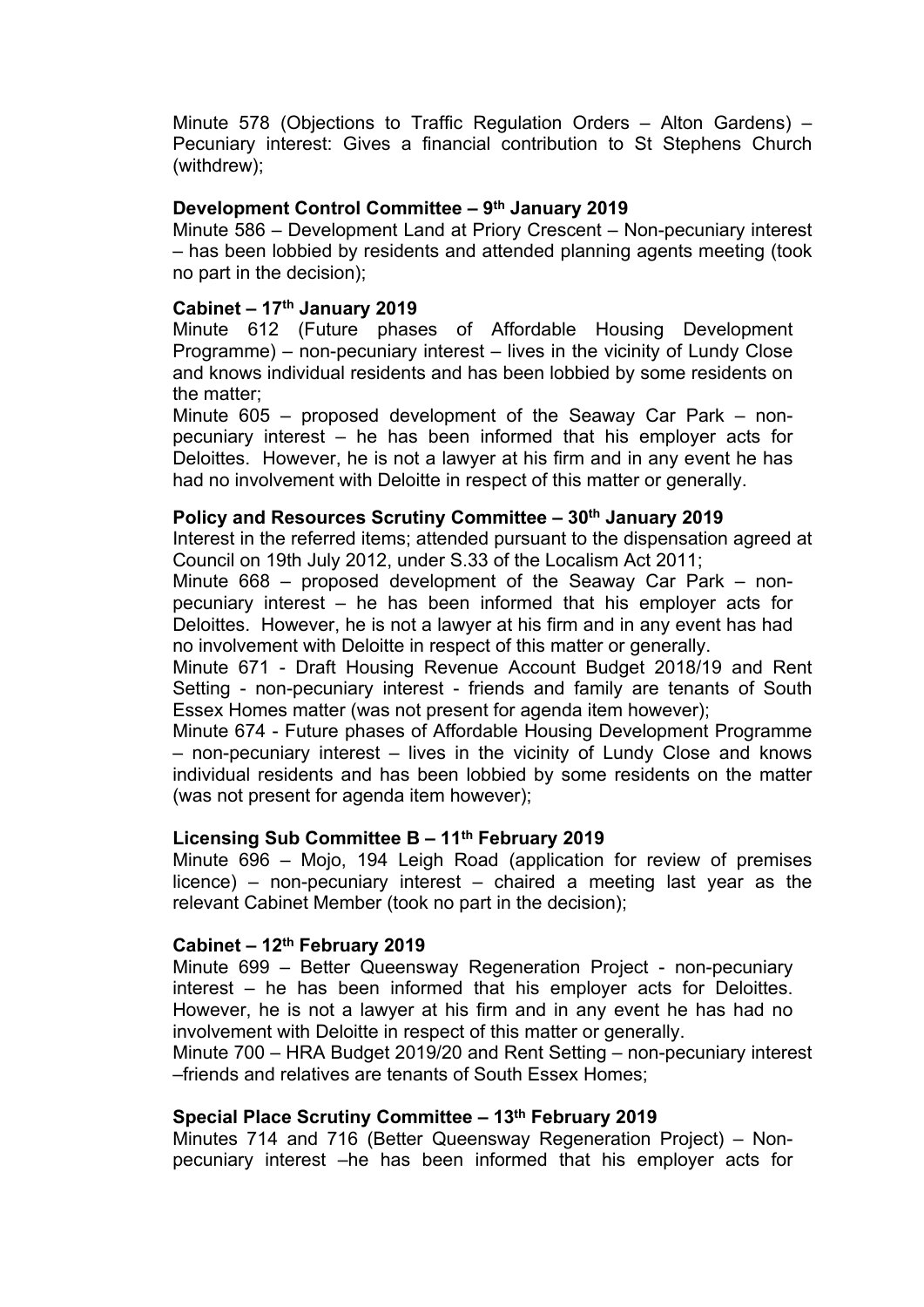Deloittes. However, he is not a lawyer at his firm and in any event has had no involvement with Deloitte in respect of this matter or generally.

## **Council – 21st February 2019**

Agenda Item 4 (Public Questions 3 and 4) – non-pecuniary interest – has been lobbied by local residents in respect of the Bell Junction improvement works;

Agenda Item 7 – Council Budget 2019/20 – Non-pecuniary interest – friends and family are tenants of South Essex Homes;

## **Councillor Folkard**

# **Development Control Committee – 6 th February 2019**

Minute 691 – Dawlea, Cliff Road, LOS – Disqualifying Non-Pecuniary interest – one of the residents is known to him (withdrew)

## **Councillor Garne**

## **Council – 21st February 2019**

Agenda Item 7 (Council Budget 2019/20: Budget Amendment 1) – declared an interest – private landlord;

### **Councillor J Garston**

## **Development Control Committee – 9 th January 2019**

Minute 589 (18/02094/FUL – Clements House, 1279 London Road, Leigh-on-Sea) – Non-pecuniary interest: Is a client to the firm.

### **Council – 21st February 2019**

Agenda Item 7 (Council Budget 2019/20: Budget Amendment 1) – declared an interest – private landlord;

### **Councillor D Garston**

## **Development Control Committee – 12th December 2018**

Minute 560 (18/01352/FUL Henry Burgers) – Non-Pecuniary Interest: Mother of the applicant is a neighbour to him and a joint member of the resident's board.

### **Development Control Committee – 9 th January 2019**

Minute 588 (18/02048/FUL – Clements House, 1279 London Road, Leigh-on-Sea) – Non-pecuniary interest: Is a client of the firm.

Minute 590 (18/01527/AMDT – 11 Leigh Park Road, Leigh-on-Sea) – Non Pecuniary interest: Architect is known to him.

### **Development Control Committee – 6 th February 2019**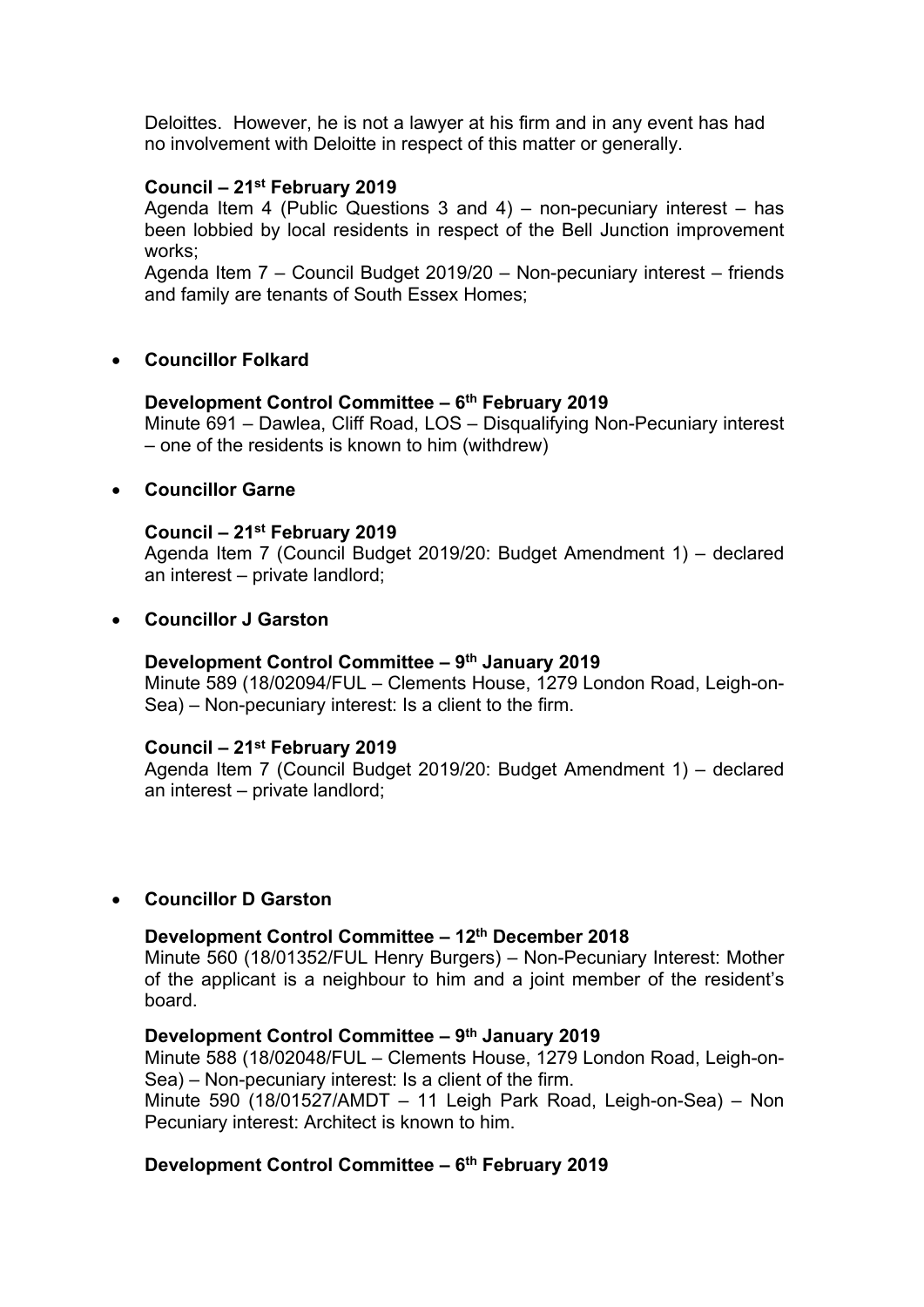Minute 689 – Car Park at 27 Victoria Avenue, Southend-on-Sea – Nonpecuniary interest – Agent of objector is known to him;

## **Councillor Habermel**

### **People Scrutiny Committee – 29th January 2019**

Minute 661 - Scrutiny Committee updates - non-pecuniary – sister is a nurse at Southend Hospital; nephew is a physiotherapist based at Southend; brother is a paramedic with London Ambulance Service;

#### **Council – 21st February 2019**

Agenda Item 7 (Council Budget 2019/20: Budget Amendment 1) – declared an interest – private landlord;

## **Councillor Hadley**

### **Council – 21st February 2019**

Agenda Item 7 (Council Budget 2019/20: Budget Amendment 1) – declared an interest – private landlord;

## **Councillor Harp**

## **People Scrutiny Committee – 29th January 2019**

Minute 661 - Scrutiny Committee updates - non-pecuniary – Chair of St Lukes PPG and member of PPG Forum;

### **Councillor Holland**

### **People Scrutiny Committee – 29th January 2019**

Minute 652 - Draft Capital Investment Programme; Minute 653 - Draft General Fund Revenue Budget; Minute 658 - Revenue & Capital Monitoring and Minute 659 - MPR – her son works for the Council and would withdraw if any relevant projects were discussed.

### **Policy & Resources Scrutiny Committee – 30th January 2019**

Minute 674 – Future phases of affordable housing development – Disqualifying non-pecuniary interest – son is involved with the project (withdrew)

### **Cabinet – 12th February 2019**

Minutes 699 and 705 (Queensway Regeneration Project) – Disqualifying nonpecuniary interest – son is involved with the project (withdrew)

### **Special Place Scrutiny Committee – 13th February 2019**

Minutes 714 and 716 (Queensway Regeneration Project) – Disqualifying nonpecuniary interest – son is involved with the project (withdrew)

#### **Council – 21st February 2019**

Agenda Item 24 (Pay Policy Statement) – non-pecuniary interest – son works for the Council;

**Councillor Jones**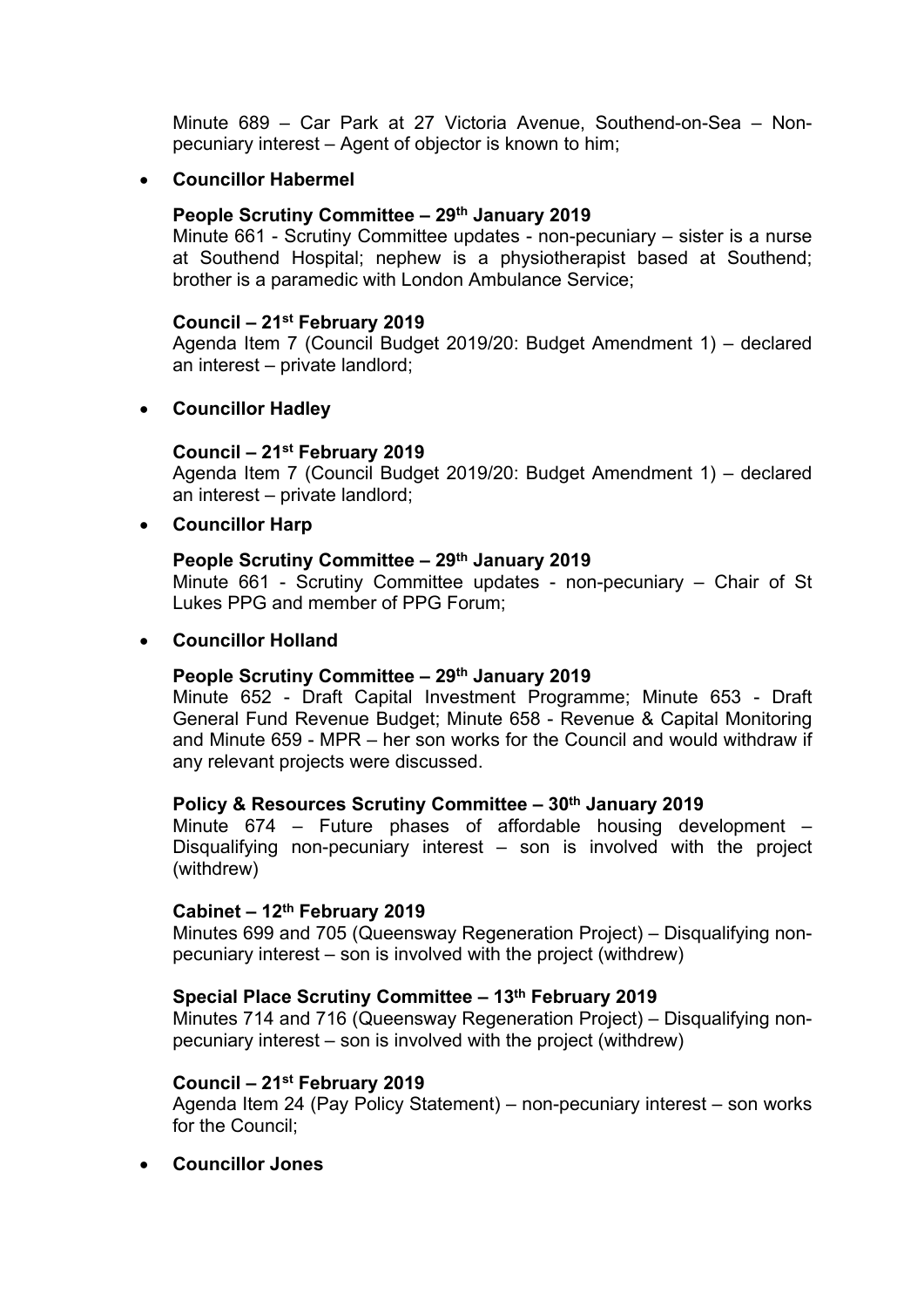## **Development Control Committee – 12th December 2018**

Minute 561(18/01812/FUL 258 Westborough Road) – Non-Pecuniary Interest: Relative lives nearby.

### **Cabinet – 17th January 2019**

Minute 613 (Special Educational Needs and Disabilities Inspection) – nonpecuniary interest – member of Little Heroes Charity referred to in the report;

### **Place Scrutiny Committee – 28th January 2019**

Minute 640 (Draft Capital Investment Programme 2019/20 to 2023/24) – Nonpecuniary interest: Son works for C2C and Southend Central Station was mentioned in the debate;

## **People Scrutiny Committee – 29th January 2019**

Minute 654 - SEND Inspection – non-pecuniary – member of organisation referred to in report.

## **Councillor Lamb**

## **Place Scrutiny Committee – 28th January 2019**

Disqualifying non-pecuniary interests in all the called-in/referred items; attended pursuant to the dispensation agreed at Council on 19th July 2012, under S.33 of the Localism Act 2011;

### **People Scrutiny Committee – 29th January 2019**

Disqualifying non-pecuniary interests in all the called-in/ referred items; attended pursuant to the dispensation agreed at Council on 19th July 2012, under S.33 of the Localism Act 2011;

# **Councillor McDonald**

### **Policy and Resources Scrutiny Committee – 30th January 2019**

Minute 678 - Employment Appeals – non-pecuniary interest - member of Unison, but not local branch consulted;

### **Councillor McGlone**

### **Policy and Resources Scrutiny Committee – 30th January 2019**

Minute 674 - Future phases of Affordable Housing Development Programme – non-pecuniary interest - lives in the vicinity of Lundy Close and knows individual residents;

### **Special Place Scrutiny Committee – 13th February 2019**

Minutes 714 and 716 – Non-pecuniary interest – Non-Executive Director of South Essex Homes;

### **Council – 21st February 2019**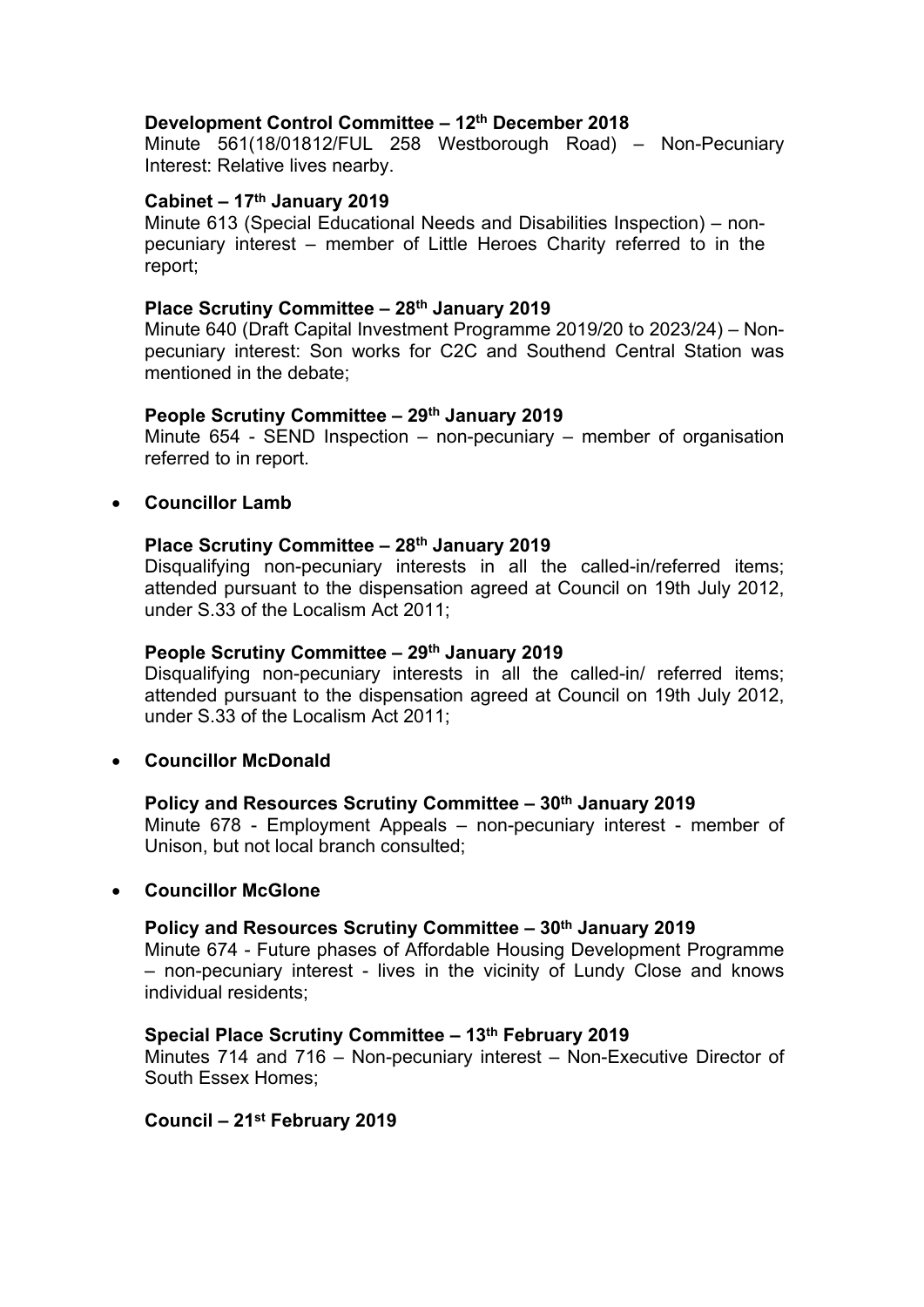Agenda Item 4 (Public Questions 3 and 4) – non-pecuniary interest – has been lobbied by local residents in respect of the Bell Junction improvement works;

## **Councillor McMahon**

## **Cabinet – 12th February 2019**

Minute 699 – Better Queensway Regeneration Project – Non-pecuniary interest – formerly employed by Swan;

### **Special Place Scrutiny Committee – 13th February 2019**

Minute 714 - Better Queensway Regeneration Project – Non-pecuniary interest – formerly employed by Swan;

## **Councillor Moring**

## **Cabinet Committee – 7 th January 2019**

Minute 579 (Petition Requesting Closure of Oakwood Avenue and Shirley Road) – Non-pecuniary interest: Mother owns a property in Briarwood Drive;

## **Place Scrutiny Committee – 28th January 2019**

Disqualifying non-pecuniary interests in all the called-in/referred items; attended pursuant to the dispensation agreed at Council on 19th July 2012, under S.33 of the Localism Act 2011;

# **Councillor Mulroney**

### **Development Control Committee – 12th December 2018**

Minute 550 – 141 Broadway Leigh – Non-pecuniary interest: Member of Leigh Town Council (non-participant in planning)

Minute 560 (18/01352/FUL Henry Burgers) – Non-Pecuniary Interest: Member of Leigh Town Council (non-participant in planning).

### **Development Control Committee – 8 th January 2019**

Minute 588 – 1279 London Road – non-pecuniary interest: Member of Leigh Town Council (non-participant in planning)

## **Cabinet – 17th January 2019**

Minute 605 (The proposed development of the Seaway Car Park) – nonpecuniary interest – member of Development Control Committee;

Minute 611 (Draft General Fund Revenue Budget) – non-pecuniary interest – member of Leigh Town Council;

## **Policy and Resources Scrutiny Committee – 30th January 2019**

Minute 668 - Proposed development of the Seaway Car Park – nonpecuniary interest – Member of Development Control Committee;

Minute 670 - Council Tax Base and Minute 673 – Draft General Fund Revenue Budget 2019/20 - non-pecuniary interest – member of Leigh Town Council;

# **Development Control – 6 th February 2019**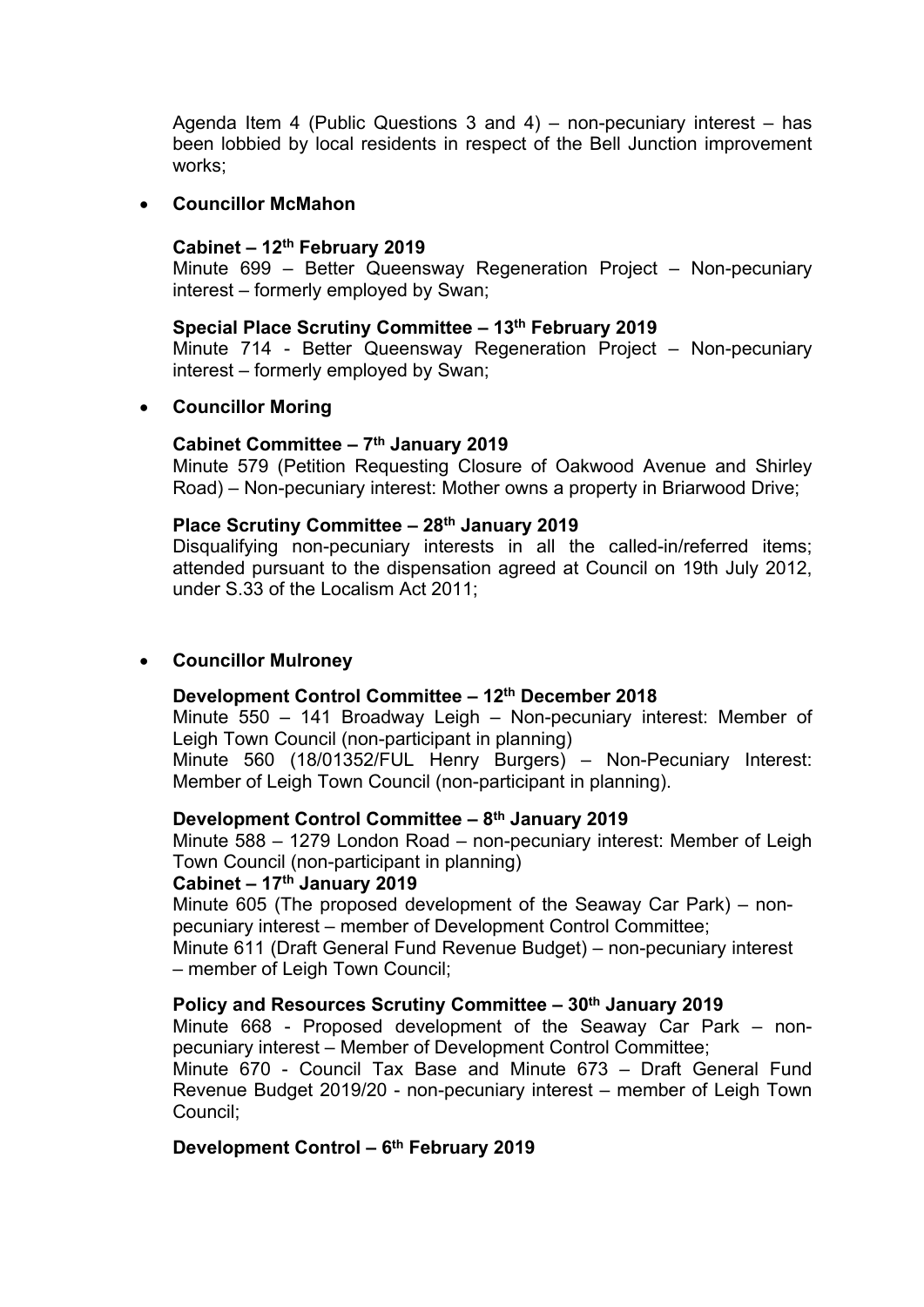Minute 692 – 34 Percy Road, Leigh – non-pecuniary interest – Member of Leigh Town Council (non-participant in planning);

## **Cabinet – 12th February 2019**

Minute 703 – General Fund Revenue Budget 2019/20 – non-pecuniary interest –Member of Leigh Town Council;

### **Councillor Nelson**

### **Place Scrutiny Committee – 28th January 2019**

Minute 638 (Southend 2050 - Strategic Delivery Plans) – Non-pecuniary interest: Employer is a Member of Parliament.

## **People Scrutiny Committee – 29th January 2019**

Minute 661 - Scrutiny Committee updates - non-pecuniary – wife is a nurse at Southend Hospital;

**Policy and Resources Scrutiny Committee – 30th January 2019** Minute 669 -Brexit – disclosable non-pecuniary interest – employer is an MP (withdrew);

# **Councillor Nevin**

## **People Scrutiny Committee – 29th January 2019**

Minute 661 - Scrutiny Committee updates – mid and south Essex STP - nonpecuniary – Previous association at Southend & MEHT Hospitals; sons work at MEHT; sister works Basildon Hospital; work at NHS Trust outside this area;

# **Councillor Phillips**

### **People Scrutiny Committee – 29th January 2019**

Minute 653 - Draft General Fund Revenue Budget and Minute 657 - Corporate Risk Register – non-pecuniary – son works in Brexit team in Westminster civic service;

### **Policy and Resources Scrutiny Committee – 30th January 2019**

Minute 669 - Brexit - non-pecuniary interest – son works in Brexit team in Westminster civil service:

# **Councillor Salter**

# **Health & Wellbeing Board – 23rd January 2019**

Minute 631 (NHS Long Term Plan) – non-pecuniary interest – husband is a Consultant Surgeon at Southend Hospital; daughter is a doctor at Basildon Hospital and son-in-law is a GP in the Borough;

## **Place Scrutiny Committee – 28th January 2019**

Disqualifying non-pecuniary interests in all the called-in/referred items; attended pursuant to the dispensation agreed at Council on 19th July 2012, under S.33 of the Localism Act 2011;

# **People Scrutiny Committee – 29th January 2019**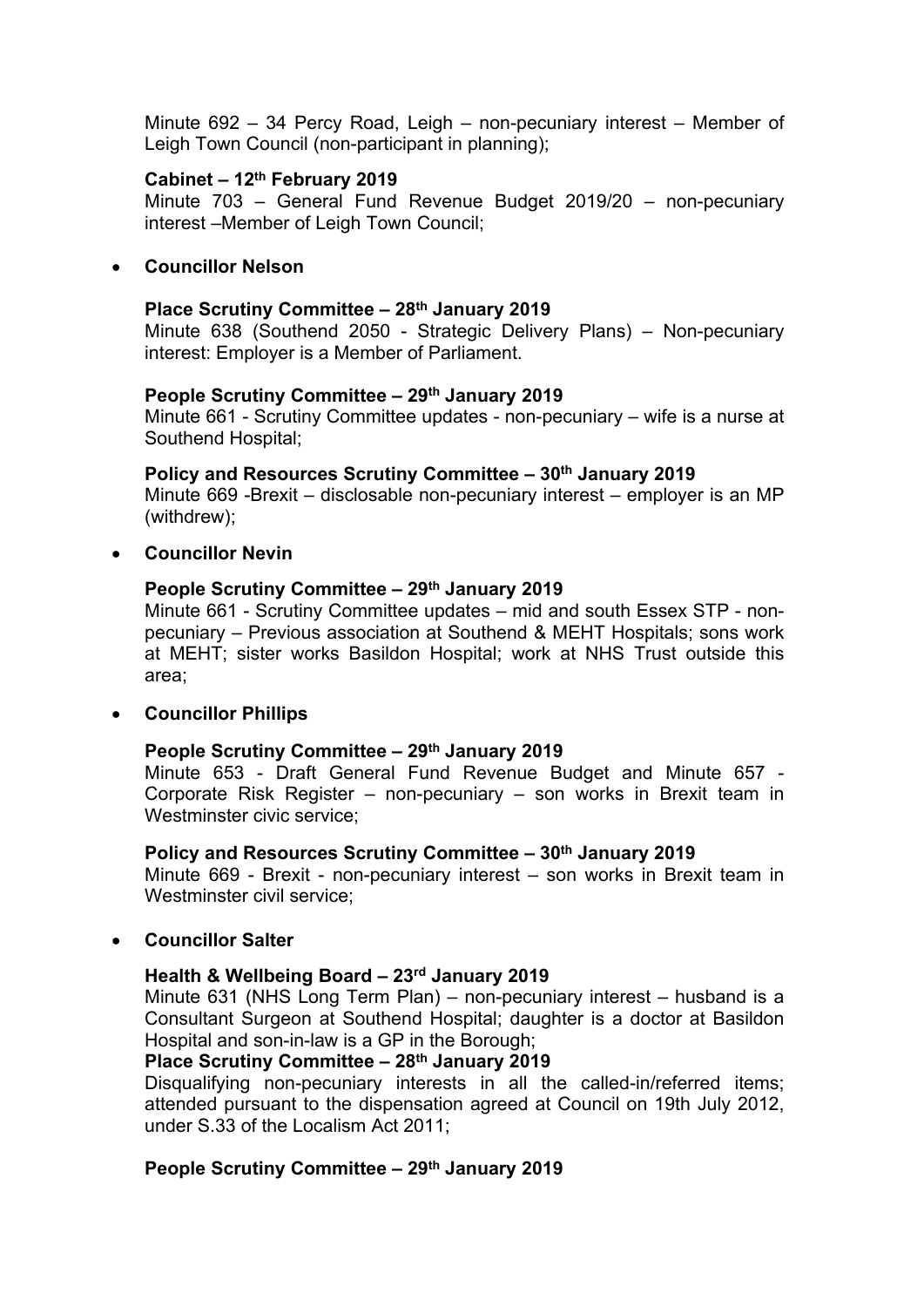Disqualifying non-pecuniary interests in all the called-in/ referred items; attended pursuant to the dispensation agreed at Council on 19th July 2012, under S.33 of the Localism Act 2011;

Minute 661 (Scrutiny Committee – updates) – non-pecuniary - husband is consultant Surgeon at Southend Hospital; son-in-law is GP in the Borough; daughter is a doctor at Basildon Hospital (was not present for agenda item however);

## **Council – 21st February 2019**

Agenda Item 7 (Council Budget 2019/20: Budget Amendment 1) – declared an interest – private landlord;

**Councillor Terry**

# **Policy and Resources Scrutiny Committee – 30th January 2019**

Minute 668 - Proposed development of the Seaway Car Park – nonpecuniary interest – knows people involved with scheme; Fossetts Farm also mentioned – is SUFC season ticket holder;

# **Councillor Van Looy**

## **Cabinet Committee – 7 th January 2019**

Minute 578 (Objections to Traffic Regulation Orders – Holland Road) – Nonpecuniary interest: One of the residents is known to him;

## **Councillor Walker**

### **Development Control Committee – 9 th January 2019**

Minute 589 (18/02094/FUL – Clements House, 1279 London Road, Leigh-on-Sea) – Disqualifying non-pecuniary interest: Applicant is a relative.

# **People Scrutiny Committee – 29th January 2019**

Minute 655 (St Mary's School) – non-pecuniary – Southend Boys & Girls Training Choirs rehearse at St Mary's School;

### **Councillor Willis**

### **Cabinet Committee – 7 th January 2019**

Minute 580 (Requests for Traffic Regulation Orders – Hadleigh Road) – Nonpecuniary interest: Wife works at a school in the Road.

### **Councillor Woodley**

### **Audit Committee – 16th January 2019**

Minute 594 (Treasury Management Policy 2019/20) – Non-pecuniary interest – Non-Executive Director of South Essex Homes.

# **719 Communications**

Councillor Ware-Lane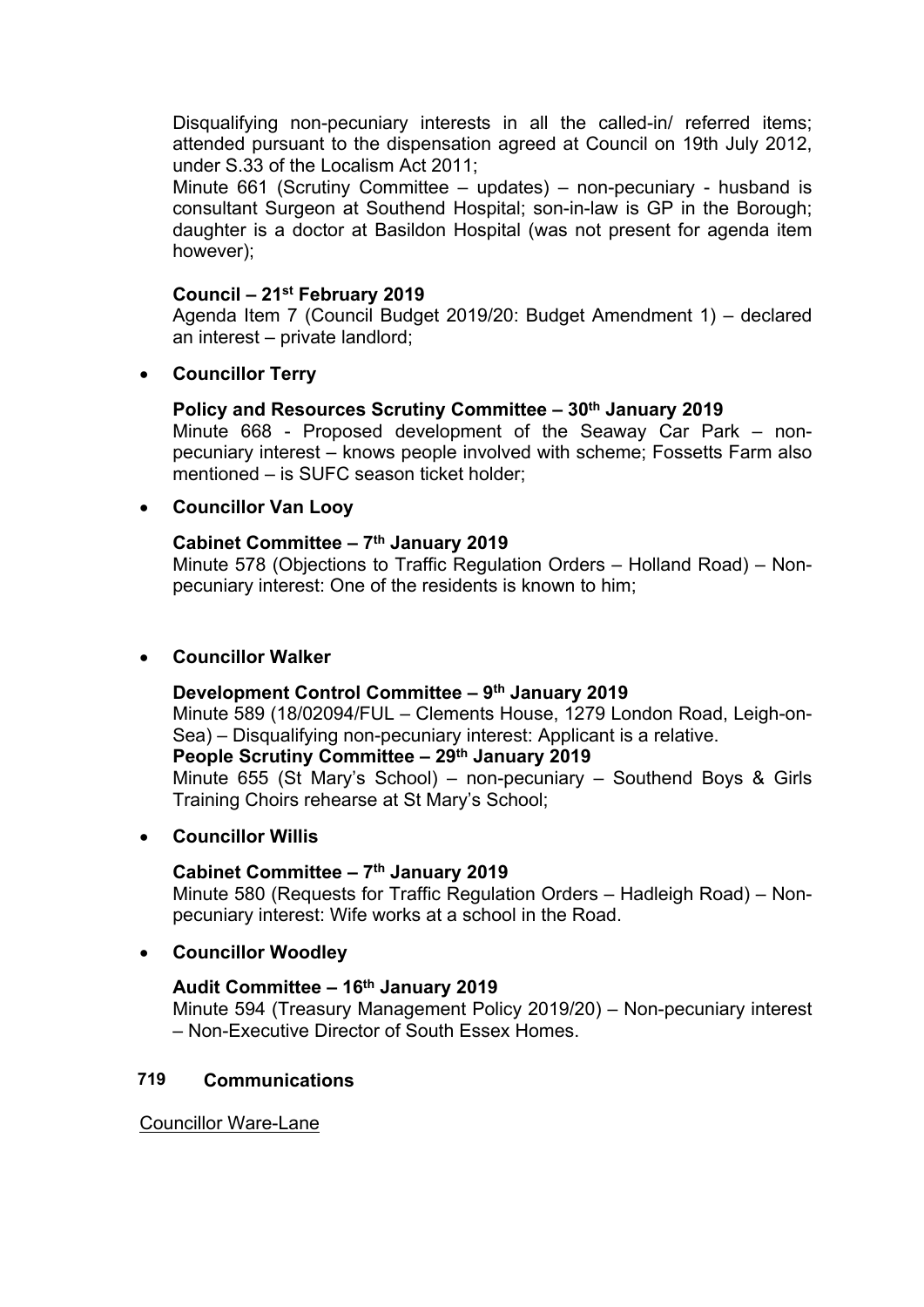The Council stood for a one minute silence as a mark of respect to Councillor Julian Ware-Lane who had recently passed away.

# **720 Questions from the Public**

The relevant Cabinet Members responded to written questions received from the public.

# **721 Questions from Councillors**

The relevant Cabinet Members responded to written and supplementary questions from Councillors Aylen, Burton, McDonald, Dent and J Garston.

# **722 Minutes of the Meeting held on Thursday 13th December 2018**

Resolved:-

That the Minutes of the Meeting held on Thursday 13<sup>th</sup> December 2018 be confirmed as a correct record and signed.

# **723 Council Budget 2019/20**

The Council considered a report of the Corporate Management Team which presented the Cabinet's revenue budget and Council Tax for 2019/20 financial year, together with Minutes 609, 610 and 611 of Cabinet held 17th January 2019 and Minutes 700 to 703 of Cabinet held on 12th February 2019, and Scrutiny Minutes 640, 641, 652, 653, 671, 672 and 673.

The Council suspended the relevant parts of Council Procedure Rule 10 to permit the extended budget speeches of the Leader of the Council and of the Leaders of the Opposition Groups.

In accordance with Council Procedure Rule 10.1(e) Councillors Gilbert, Woodley and Mulroney had submitted six amendments to the Budget.

The amendments were voted on by way of a named vote as required by law. The voting was as follows:-

# **Amendment 1: Selective Licensing**

For the amendment:

Cllrs Ayling, Borton, Burton, Chalk, Dent, Gilbert, Harp, Jones, McDonald, Mulroney, Nevin, Robinson, Stafford, Terry, Ward, Wexham, Willis and Woodley (18)

Against the amendment:

Cllrs Arscott, Aylen, Boyd, Bright, Buck, Buckley, Burzotta, Byford, Courtenay, Cox, Davidson, Dear, Evans, Flewitt, Folkard, D Garston, Holland, Lamb, McGlone, McMahon, Moring, Nelson, Phillips, Salter and Walker (25)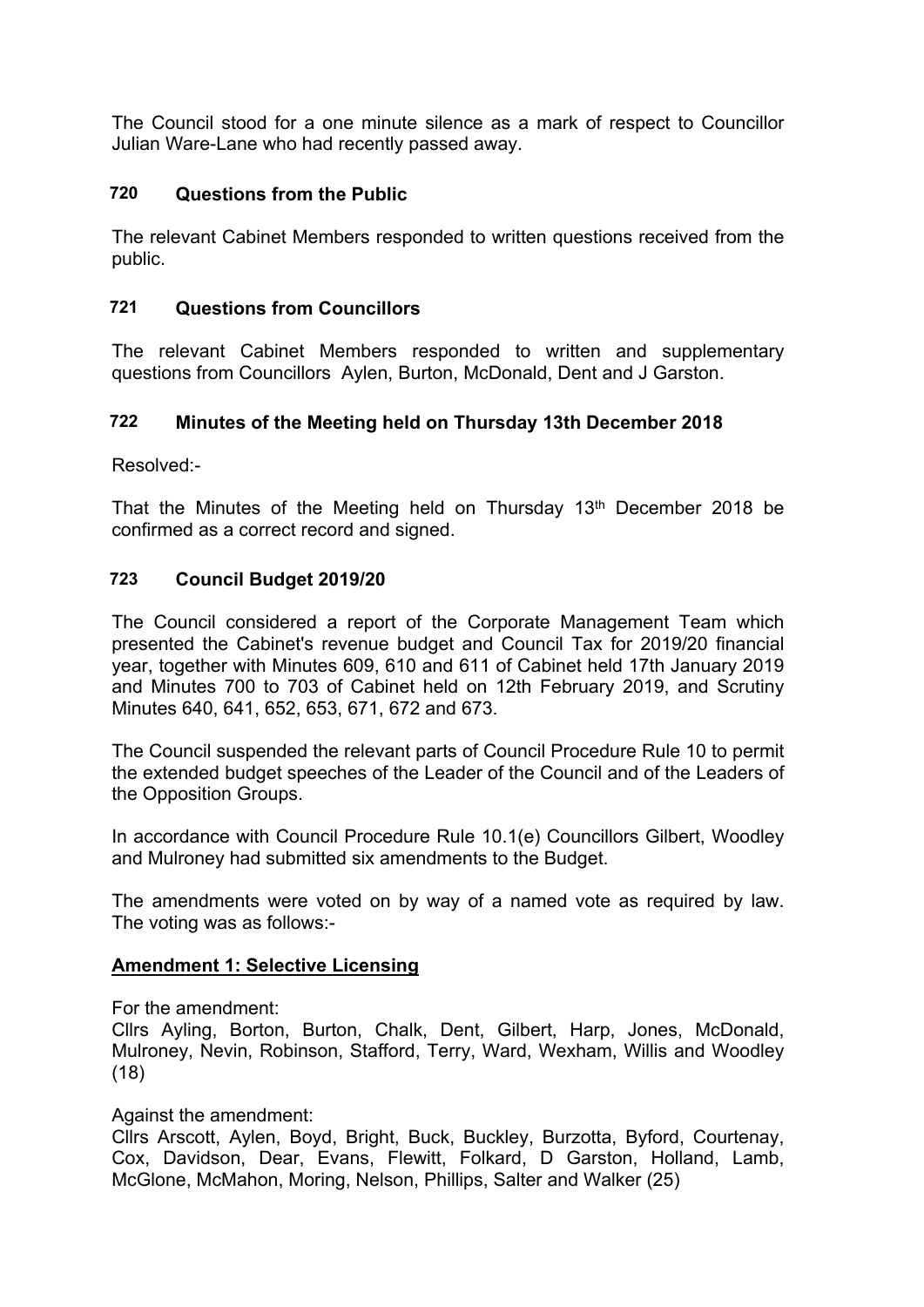Abstentions: Cllrs Garne, J Garston, Habermel, Hadley and Jarvis (5)

Absent: Cllrs Norman and Van Looy (2) Amendment 1 was not carried.

### **Amendment 2: Swimming/street lighting, tables/chairs Licensing Fees**

For the amendment:

Cllrs Aylen, Ayling, Borton, Burton, Byford, Chalk, Dent, Gilbert, Harp, Jones, McDonald, Mulroney, Nevin, Robinson, Stafford, Terry, Ward, Wexham, Willis and Woodley (20)

Against the amendment:

Cllrs Arscott, Boyd, Bright, Buck, Buckley, Courtenay, Cox, Davidson, Dear, Evans, Flewitt, Folkard, Garne, D Garston, J Garston, Habermel, Hadley, Holland, Lamb, McGlone, McMahon, Moring, Nelson, Phillips, Salter and Walker (26)

Abstentions: Cllrs Burzotta and Jarvis (2) Absent: Cllrs Norman and Van Looy (2)

Amendment 2 was not carried.

### **Amendment 3: Commercial Property Investment**

For the amendment:

Cllrs Arscott, Aylen, Ayling, Borton, Boyd, Bright, Buck, Buckley, Burton, Burzotta, Byford, Chalk, Courtenay, Cox, Davidson, Dear, Dent, Evans, Flewitt, Folkard, Garne, D Garston, J Garston, Gilbert, Habermel, Hadley, Harp, Holland, Jones, Lamb, McDonald, McGlone, McMahon, Moring, Mulroney, Nelson, Phillips, Robinson, Salter, Stafford, Terry, Walker, Ward, Wexham, Willis and Woodley (47)

Against the amendment: None

Abstentions: Cllr Jarvis (1)

Absent: Cllrs Norman and Van Looy (2)

Amendment 3 was carried.

### **Amendment 4: Extra Care Home**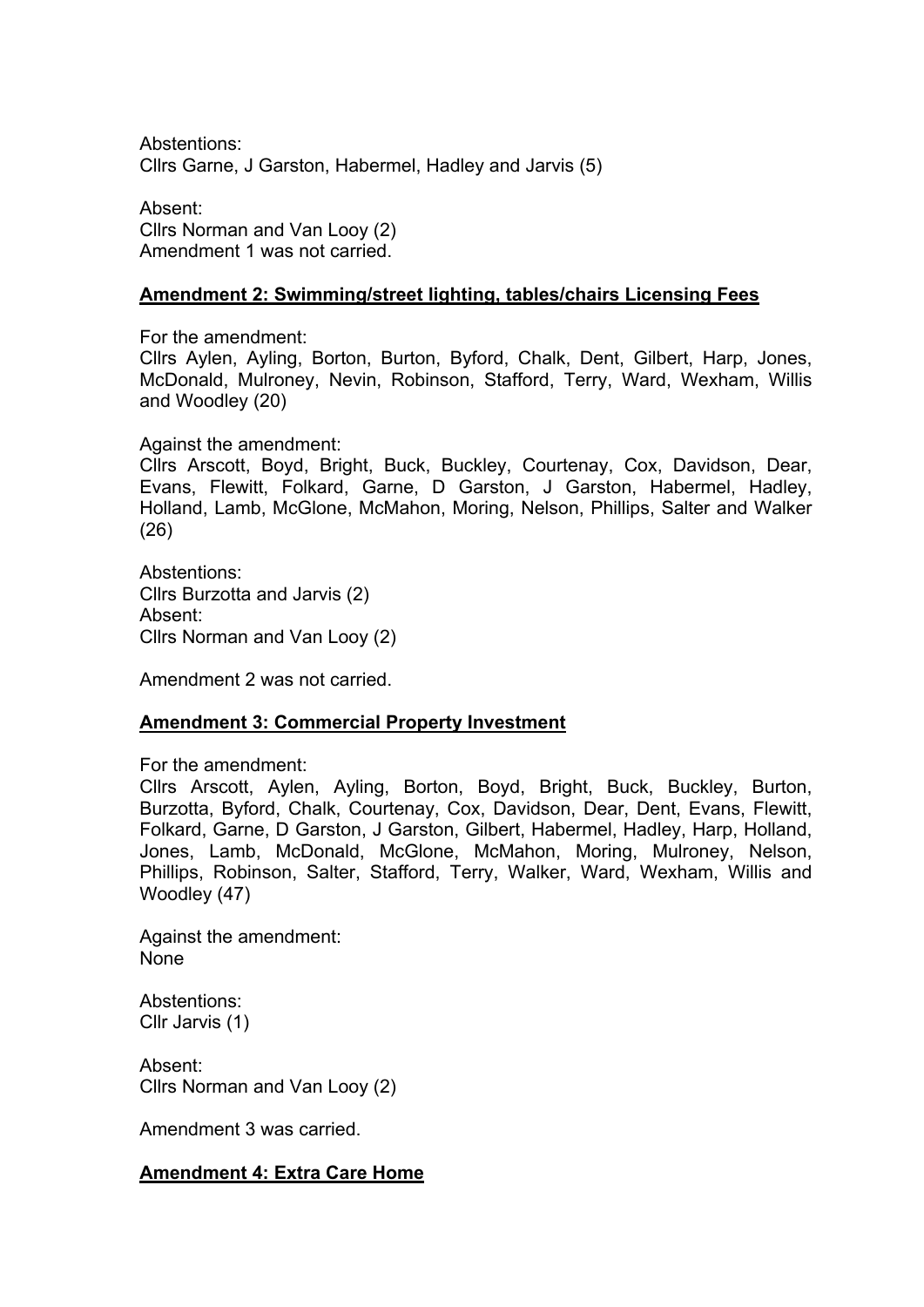For the amendment:

Cllrs Ayling, Borton, Burton, Chalk, Dent, Gilbert, Harp, Jones, McDonald, Mulroney, Nevin, Robinson, Stafford, Terry, Ward, Wexham, Willis and Woodley (18)

## Against the amendment:

Cllrs Arscott, Aylen, Boyd, Bright, Buck, Buckley, Burzotta, Byford, Courtenay, Cox, Davidson, Dear, Evans, Flewitt, Folkard, Garne, D Garston, J Garston, Habermel, Hadley, Holland, Lamb, McGlone, McMahon, Moring, Nelson, Phillips, Salter and Walker (29)

Abstentions: Cllr Jarvis (1)

Absent: Cllrs Norman and Van Looy (2)

Amendment 4 was not carried.

# **Amendment 5: Tylers Avenue Car Park**

For the amendment:

Cllrs Arscott, Aylen, Ayling, Borton, Boyd, Bright, Buck, Buckley, Burton, Burzotta, Byford, Chalk, Courtenay, Cox, Davidson, Dear, Dent, Evans, Flewitt, Folkard, Garne, D Garston, J Garston, Gilbert, Habermel, Hadley, Harp, Holland, Jones, Lamb, McDonald, McGlone, McMahon, Moring, Mulroney, Nelson, Phillips, Robinson, Salter, Stafford, Terry, Walker, Ward, Wexham, Willis and Woodley (47)

Against the amendment None

Abstentions: Cllr Jarvis (1)

Absent: Cllrs Norman and Van Looy (2)

Amendment 5 was carried.

# **Amendment 6: Community Safety Team, Parking Permits and Solar Panels**

For the amendment:

Cllrs Arscott, Aylen, Borton, Boyd, Bright, Buck, Buckley, Burton, Burzotta, Byford, Chalk, Courtenay, Cox, Davidson, Dear, Dent, Evans, Flewitt, Folkard, Garne, D Garston, J Garston, Gilbert, Habermel, Hadley, Harp, Jones, Lamb, McDonald, McGlone, McMahon, Moring, Mulroney, Nelson, Phillips, Robinson, Salter, Stafford, Terry, Walker, Ward, Wexham, Willis and Woodley (45)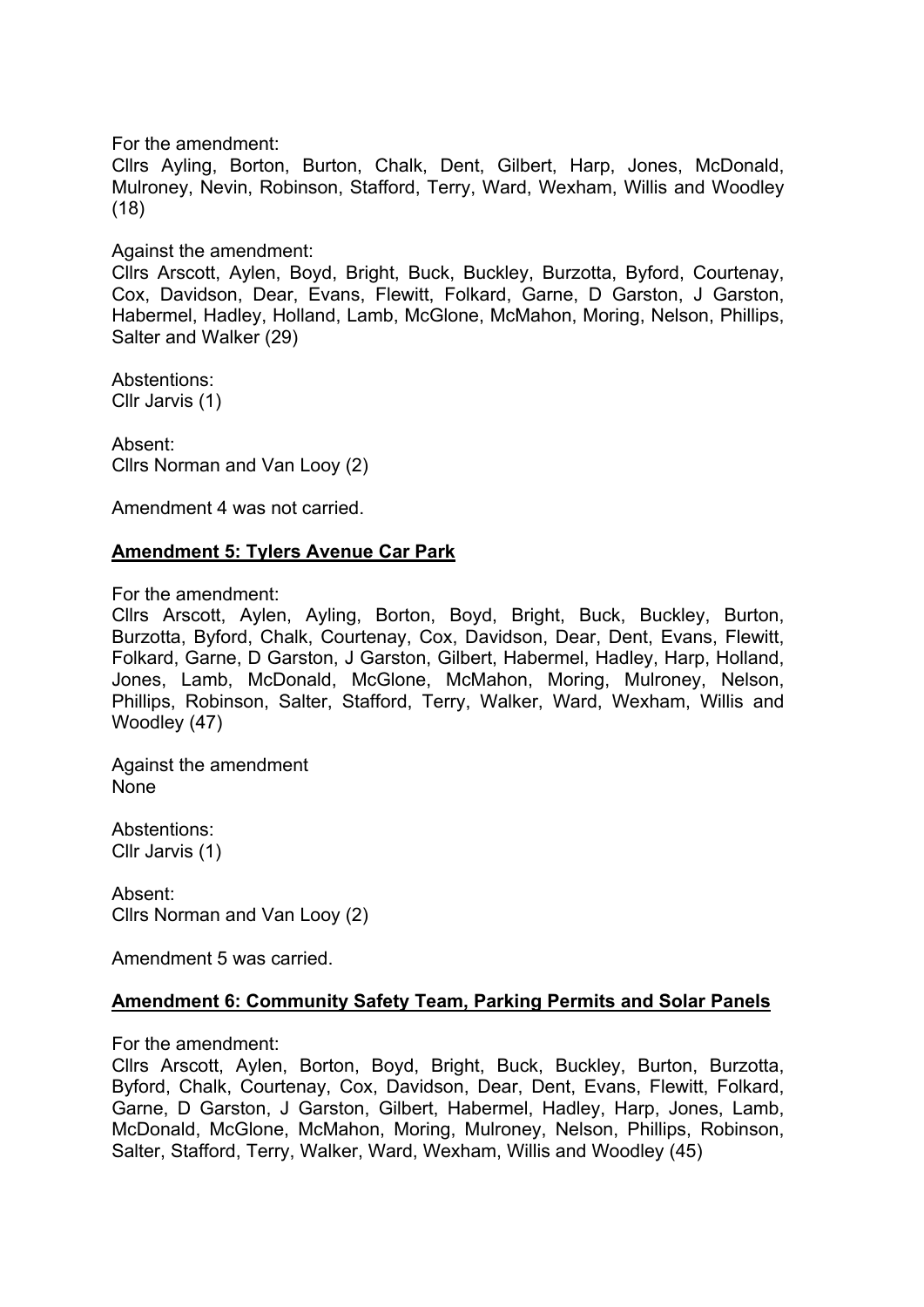Against the amendment: Cllr Ayling (1)

Abstentions: Cllrs Holland and Jarvis (2)

Absent: Cllrs Norman and Van Looy (2)

Amendment 6 was carried.

The substantive budget proposals, as amended, were then voted on by way of a named vote as required by law. The voting was as follows:-

For the budget:

Cllrs Arscott, Aylen, Borton, Boyd, Bright, Buck, Buckley, Burton, Burzotta, Byford, Chalk, Courtenay, Cox, Davidson, Dear, Dent, Evans, Flewitt, Folkard, Garne, D Garston, J Garston, Gilbert, Habermel, Hadley, Harp, Holland, Jones, Lamb, McDonald, McGlone, McMahon, Moring, Mulroney, Nelson, Phillips, Robinson, Salter, Stafford, Terry, Walker, Ward, Wexham, Willis and Woodley (46)

Against the budget: Cllr Ayling (1)

Abstentions: Cllr Jarvis (1)

Absent: Norman and Van Looy (2)

The Council Budget 2019/20 proposals were carried, as set out as follows (with amendments 3, 5 and 6 above):

Resolved:

With regard to the Housing Revenue Account Budget 2019/20 and rent setting:

1. That a rent reduction of 1% on secure tenancies, as required by the Welfare Reform and Work Act 2016, be approved.

2. That an average rent increase of 4.86% on shared ownership properties, be approved.

3. That the proposed rent changes in 1 and 2 above be effective from 1 April 2019.

4. That the increase in garage rents by 2.5% to £11.70 per week for tenants (£14.04, being £11.70 plus VAT for non-tenants), with all variants on a standard garage receiving a proportionate increase, be approved.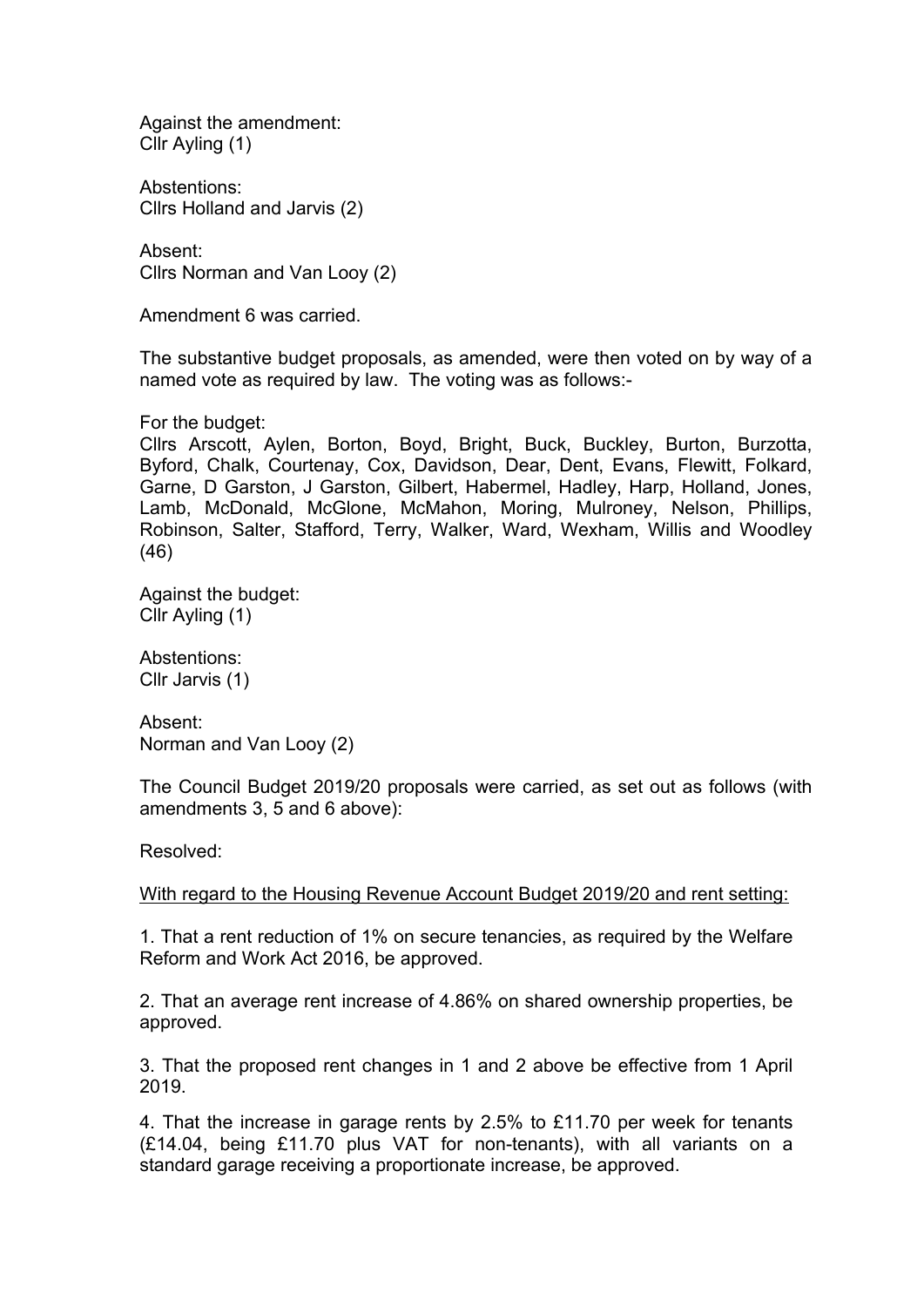5. That the South Essex Homes core management fee of £5,738,000 for 2019/20, be approved, with additional one-off funding also being made available of:

- £10,000 for the data cleansing, training and embedding of new data protection practices in compliance with General Data Protection Regulations (GDPR); and
- £140,000 to undertake a project to achieve better integration between the various ICT systems that the company uses, with the aim to achieve efficiencies going forward.

6. That the South Essex Homes proposals for average changes of 4% in service charges and 17% in heating charges, be approved.

7. That the following appropriations, be approved:

- £60,000 to the Repairs Contract Pensions earmarked reserve;
- £1,397,000 to the Major Repairs earmarked reserve; and
- £272,000 HRA to the Capital Investment earmarked reserve.

8. That, subject to 1 to 7 above, the HRA budget as set out in Appendix 1 to the submitted report to Cabinet on 12<sup>th</sup> February 2019, be approved. 9. That the value of the Council's capital allowance for 2019/20 be declared as

£49.601M, as determined in accordance with regulation 16 of the Local Authorities (Capital Finance and Accounting) (England) Regulations.

### With regard to the Capital Programme 2019/20 to 2023/24:

10. That the current approved programme for 2019/20 to 2021/22 of £153.1m as set out in Appendix 1 to the Cabinet report on 12<sup>th</sup> February 2019, be noted.

11. That the Capital Investment Strategy for 2019/20 to 2023/24, as set out in Appendix 2 to the Cabinet report, be approved.

12. That the following be approved:

(i) New schemes and additions to the Capital Investment Programme for the period 2019/20 to 2023/24 totalling £14.5m for the General Fund and £20.8m for the Housing Revenue Account (Appendix 6 to the Cabinet report);

(ii) Schemes subject to external funding approval for the period 2019/20 to 2020/21 totalling £3.0m (Appendix 6 to the Cabinet report);

(iii) Schemes subject to viable business cases for the period 2019/20 to 2021/22 totalling £48.6m (Appendices 6 and 7 to the Cabinet report).

13. That the changes to the approved programme (Appendix 7 to the Cabinet report), be approved.

14. That it be noted that the approved Programme will result in a proposed Capital Investment Programme of £194.9m for 2019/20 to 2023/24, as set out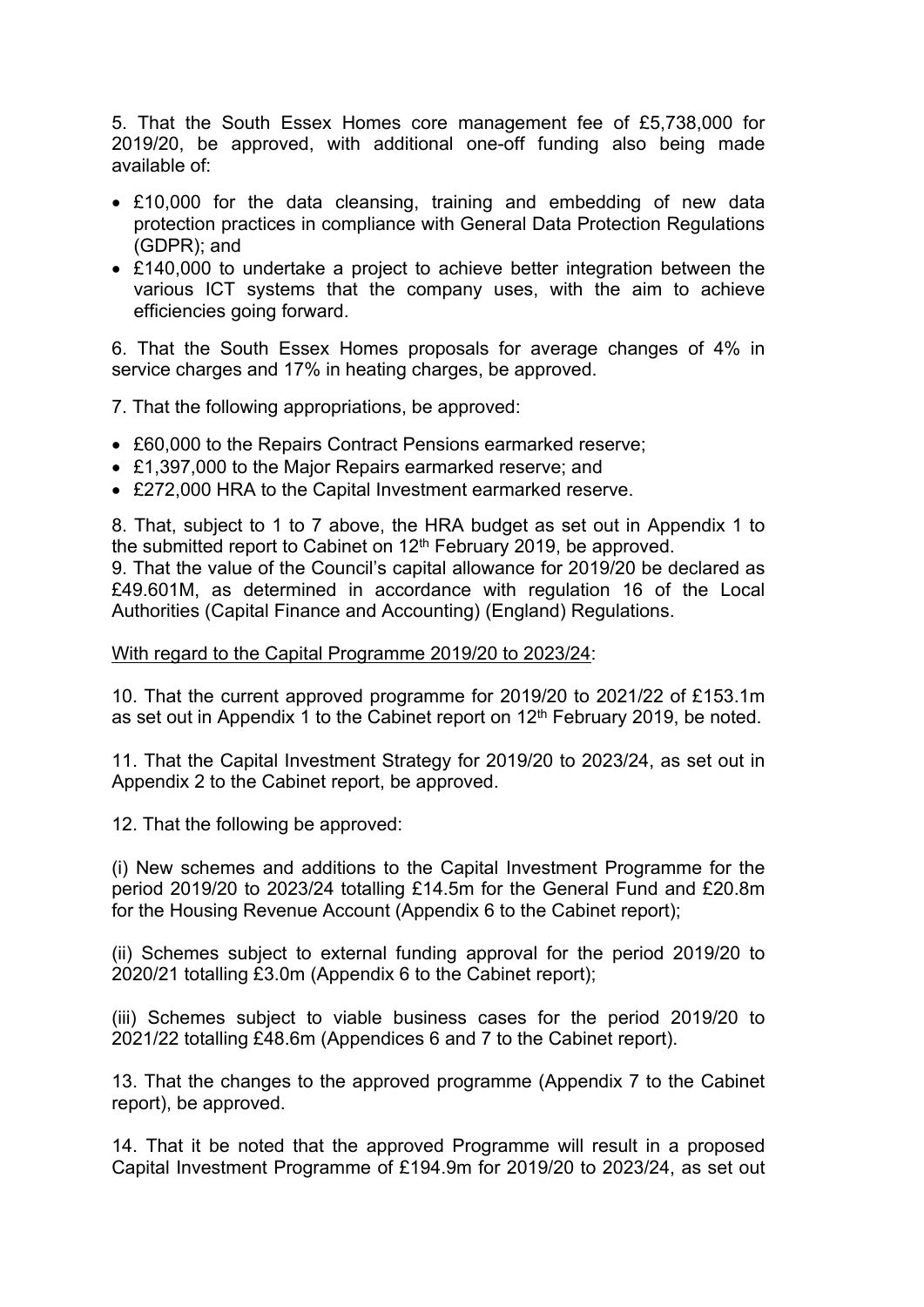in Appendix 7 to the Cabinet report, of which £74.3m is supported by external funding and that the total programme increases to £246.5m if all business cases and external funding schemes are approved.

15. That, subject to the final Business Case sign off for the new care facility at Priory from the Deputy Chief Executive (People) and Strategic Director (Finance and Resources), in consultation with the Cabinet Member for Adults and Housing, the budget of £11.581m be moved to the main programme.

16. That it be noted that a final review has been undertaken on the 2018/19 projected outturn and that the results have been included in the Cabinet report.

17. That the proposed Capital Investment Programme for 2018/19 to 2023/24, as set out in Appendix 8 to the Cabinet report, be approved.

# With regard to Treasury Management and Prudential Indicators 2019/20:

18. That the Treasury Management Policy Statement set out at Appendix 1 to the Cabinet report, be approved.

19. That the Treasury Management Strategy set out at Appendix 2 to the Cabinet report, be approved.

20. That the Annual Treasury Management Investment Strategy set out at Appendix 3 to the Cabinet report, be approved.

21. That the Minimum Revenue Provision (MRP) Policy set out at Appendix 5 to the Cabinet report, be approved.

22. That the prudential indicators set out at Appendix 6 to the Cabinet report, be approved.

23. That the operational boundary and authorised limits for borrowing for 2019/20 be set at £290m and £300m respectively as set out in Appendix 1 to the Cabinet report.

With regard to the General Fund Revenue Budget 2019/20:

In respect of 2018/19:

24. That the forecast outturn of £76.209 million, be noted.

25. That the appropriation of the sums from earmarked reserves totalling £14.283 million, as set out in detail in appendix 13 to the Cabinet report, be approved.

26. That the appropriation of the sums from earmarked reserves totalling £7.595 million, as set out in appendix 13 to the Cabinet report, be approved.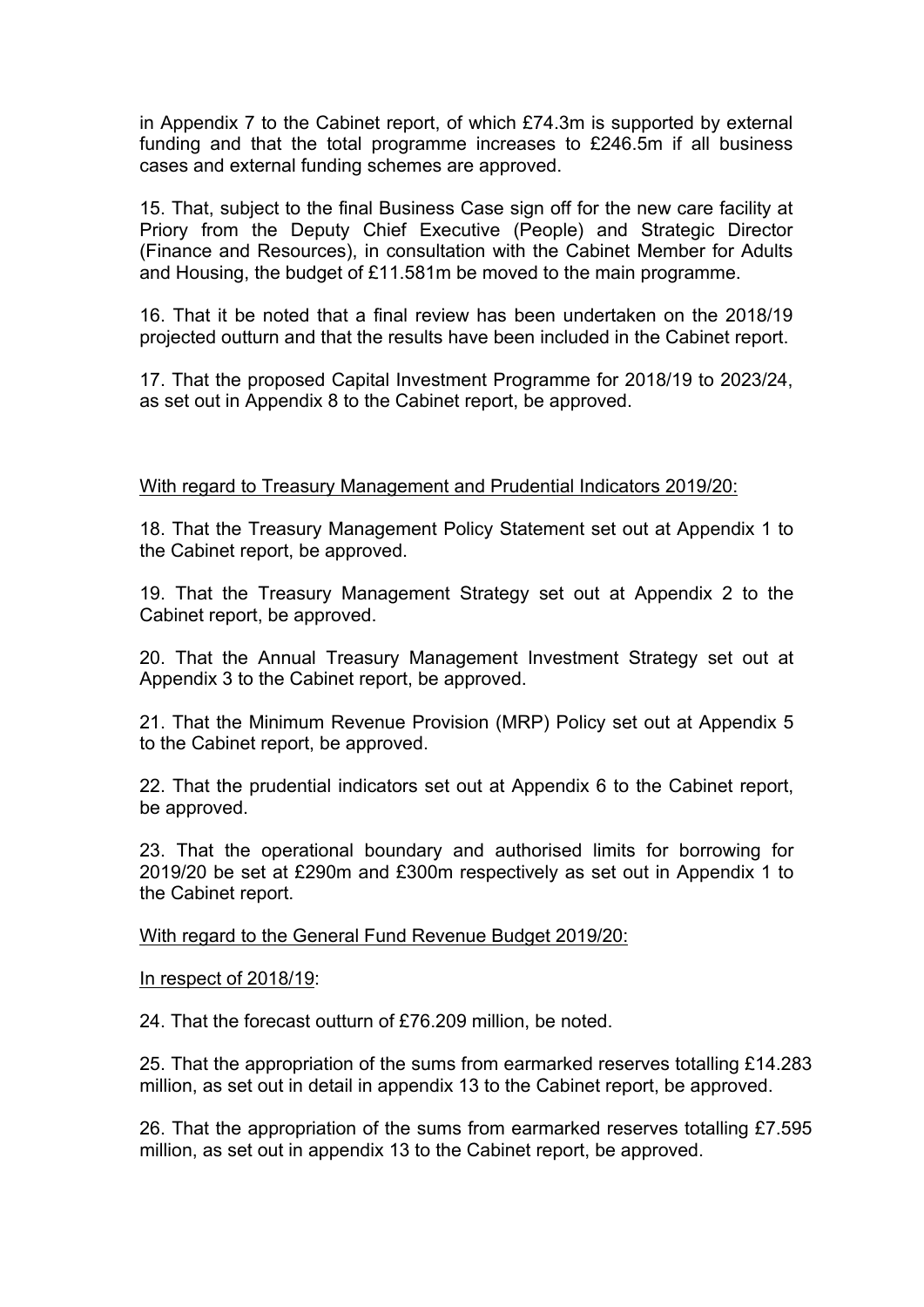### In respect of 2019/20 and later years:

27. That the Section 151 Officer's (Strategic Director of Finance and Resources) report on the robustness of the proposed budget, the adequacy of the Council's reserves and the Reserves Strategy, as set out in appendix 1 to the Cabinet report, be acknowledged.

28. That a General Fund net revenue budget for 2019/20 of £80.755 million, as set out in appendix 3 to the Cabinet report, and any required commencement of consultation, statutory or otherwise, be approved.

29. That a Council Tax increase of 4.49% for the Southend-on-Sea element of the Council Tax for 2019/20, being 2.99% for general use and 1.5% for Adult Social Care, be approved.

30. That it be noted that the 2019/20 revenue budget has been prepared on the basis of using £2.5 million from the Collection Fund for the core budget to allow for a smoothing of the budget gap across the next three financial years.

31. That the position of the Council's preceptors be noted as follows:

- **Essex Police approved Council Tax 14.16%;**
- Essex Fire & Rescue Services approved Council Tax increase of 2.94%;
- Leigh-on-Sea Town Council approved precept increase of 1.73%.

32. That no Special Expenses be charged other than Leigh-on-Sea Town Council precept for 2019/20.

33. That the appropriation of the sums from earmarked reserves totalling £9.429 million, as set out in appendix 13 to the Cabinet report, be approved.

34. That the appropriation of the sums from earmarked reserves totalling £7.891 million, as set out in appendix 13 to the Cabinet report, be approved.

35. That the schools' budget and its relevant distribution as recommended by the Education Board and as set out in appendix 2 to the Cabinet report, be approved.

36. That the on-going budget investment required of £6.610 million (appendix 11 to the report) and the General Fund and Public Health budget reductions required of £4.363 million (appendix 12 to the report) and the subsequent individual service cash limits for 2019/20, as contained in appendices 3 to 10 of the Cabinet report, be approved.

37. That the one-off investment items, as set out in paragraph 5.28 and included within the appropriations set out in appendix 13 to the Cabinet report, be approved.

38. That the direction of travel for 2020/21 and beyond and in particular noting the need for the organisation to move to a longer term and outcome based budgeting approach, be approved.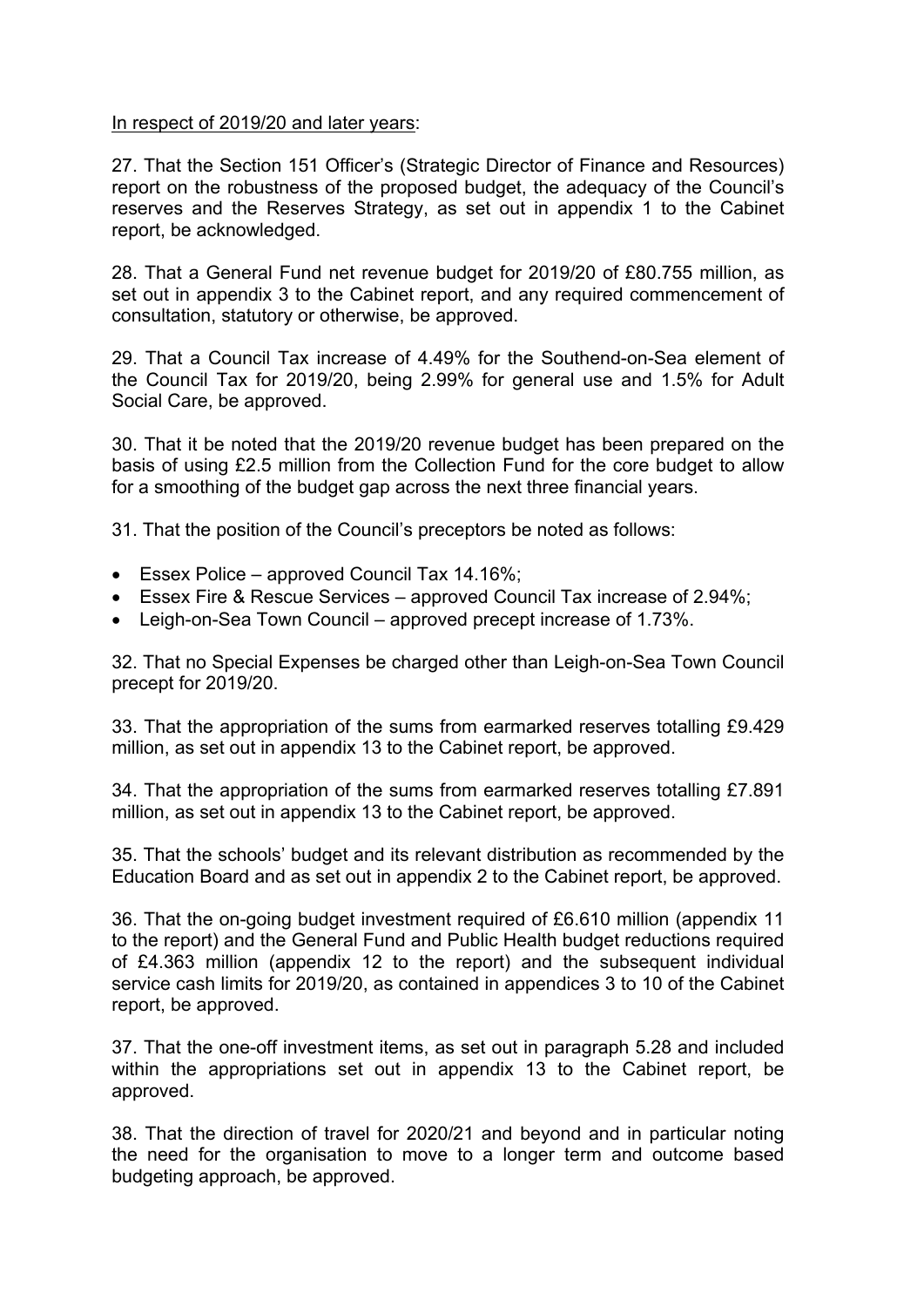39. That the revised Medium Term Financial Strategy up to 2023/24, set out in appendix 14 to the Cabinet report, be approved.

With regard to the Council Tax 2019/20:

40. That it be noted that on  $17<sup>th</sup>$  January 2019 the Cabinet calculated the Council Tax Base 2019/20, as follows:

(a) for the whole Council area as 53,424.44

(b) for dwellings in those parts of its area to which a Parish precept relates (Leigh Town Council) as 8,839.09.

41. That the Council Tax requirement for the Council's own purposes for 2019/20 (excluding town/parish precepts) be determined as £80,755,429.

42. That the following amounts be calculated for the year 2019/20 in accordance with Sections 31 to 36 of the Local Government Finance Act 1992, as amended (the Act):

(a) £357,759,625 – Being the aggregate of the amounts which the Council estimates for the items set out in Section 31A(2) of the Act taking into account all precepts issued to it by town/parish councils;

(b) -£276,582,571 – Being the aggregate of the amounts which the Council estimates for the items set out in Section 31A(3) of the Act;

(c)  $E81,177,054$  – Being the amount by which the aggregate of  $42(a)$  above exceeds the aggregate at 42(b) above, calculated by the Council in accordance with Section 31A(4) of the Act as its Council Tax requirement for the year (including town/parish precepts);

(d) £1,389.44 – Being the amount at  $42(c)$  above, divided by the Council Tax Base shown at 40(a) above, as the basic amount of its Council Tax for the year (including town/parish precepts);

(e) £421,625 – Being the aggregate amount of all special items (town/parish precepts) referred to in Section 34(1) of the Act as set out below: Band A: 31.80; Band B: 37.10; Band C 42.40; Band D: 47.70; Band E: 58.30; Band F:68.90; Band G: 79.50; Band H: 95.40.

(f) £1,382.22 – Being the amount at  $42(d)$  above less the result given by dividing the amount at 42(e) above by the Council Tax Base shown at 40(a) above, calculated by the Council, in accordance with Section 34(2) of the Act, as the basic amount of its Council Tax for the year for dwellings in those parts of its area to which no Town/Parish precept relates.

43. That it be noted that Essex Police and Crime Commissioner and the Fire Authority have issued precepts to the Council in accordance with Section 40 of the Act for each category of dwellings in the Council's area as indicated below: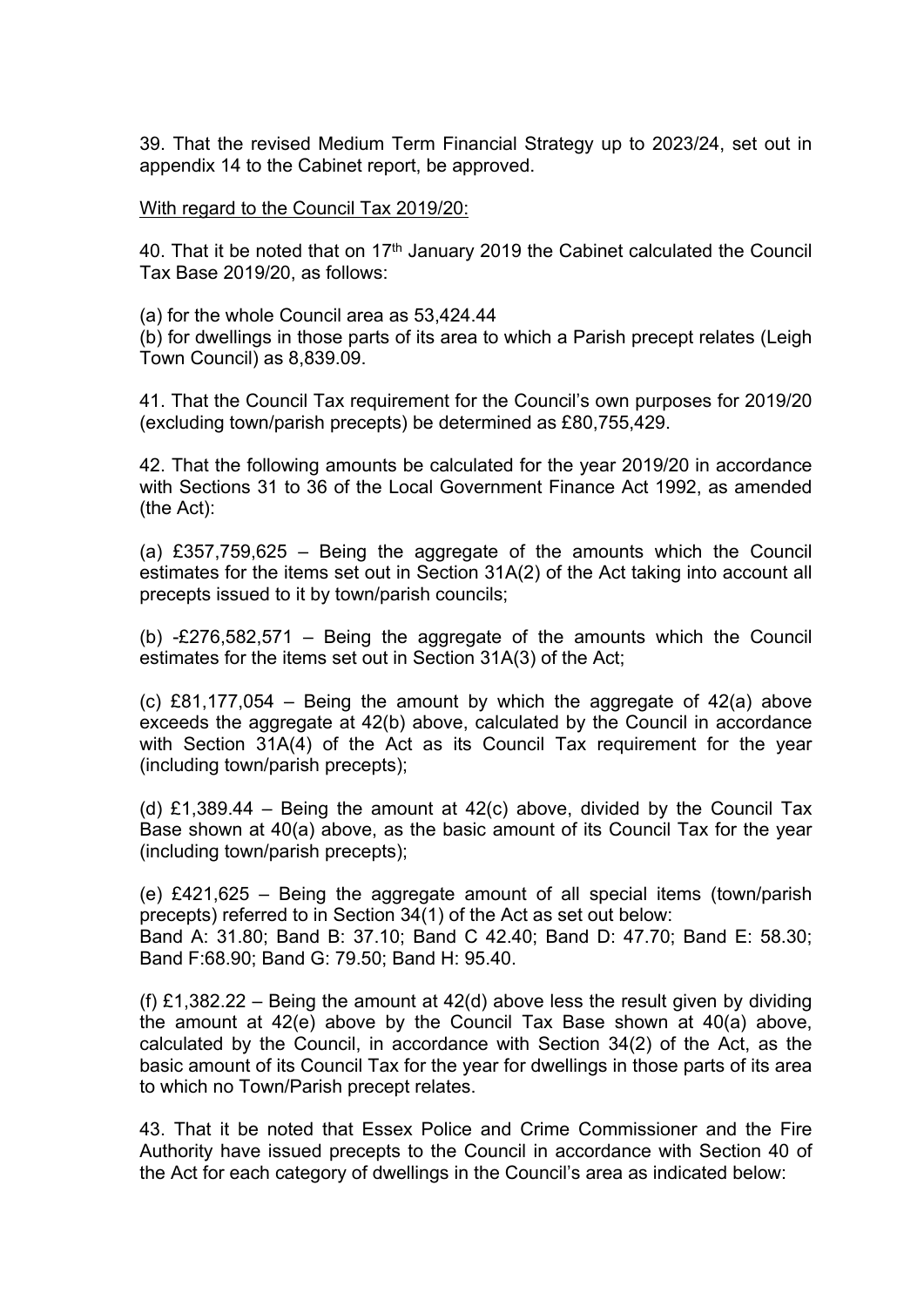Essex Police: Band A: 128.64; Band B: 150.08; Band C: 171.52; Band D: 192.96; Band E: 235.84; Band F: 278.72; Band G: 321.60; Band H: 385.92. Essex Fire Authority: Band A: 48.30; Band B: 56.35; Band C: 64.40; Band D: 72.45; Band E: 88.55; Band F: 104.65; Band G: 120.75; Band H: 144.90.

44. That the Council, in accordance with Sections 30 and 36 of the Act, hereby sets the aggregate amounts shown below as the amounts of Council Tax for 2019/20 for each part of its area and for each of the categories of dwellings:

Band A: 1,098.42; Band B: 1,281.49; Band C: 1,464.56; Band D: 1,647.63; Band E: 2,013.77; Band F: 2,379.91; Band G: 2,746.05; Band H: 3,295.26.

45. That the Council's basic amount of Council Tax for 2019/20 be determined as not excessive in accordance with the principles approved under Section 52ZB of the Act, and as shown in the calculation below:

(a) Percentage increase defined by the Secretary of State as constituting an excessive increase for 2019/20: 4.50%;

(b) Percentage increase in the Council's basic amount of Council Tax: 2018/19 amount: £1,322.82; 2019/20 amount: £1,382.22

Percentage increase: 4.49%

The figure at 45(b) is less than the figure at 45(a) above and therefore the Council's basic amount of Council Tax for 2019/20 is not excessive and no referendum is required.

46. That the amounts payable in each town/parish at each band, comprising aggregate sums derived from all precepts be as set out below:

Unparished area: Band A: 1,098.42; Band B: 1,281.49; Band C: 1,464.56; Band D: 1,647.63; Band E: 2,013.77; Band F: 2,379.91; Band G: 2,746.05; Band H: 3,295.26

Parished area: Band A: 1,130.22; Band B: 1,318.59; Band C: 1,506.96; Band D: 1,695.33; Band E: 2,072.07; Band F: 2,448.81; Band G: 2,825.55; Band H: 3,390.66

### **724 Minutes of the meeting of Development Control Committee held Wednesday, 12 December 2018**

Resolved:

That the minutes of this meeting be noted.

# **725 Minutes of the meeting of Appeals Committee A held Thursday, 20**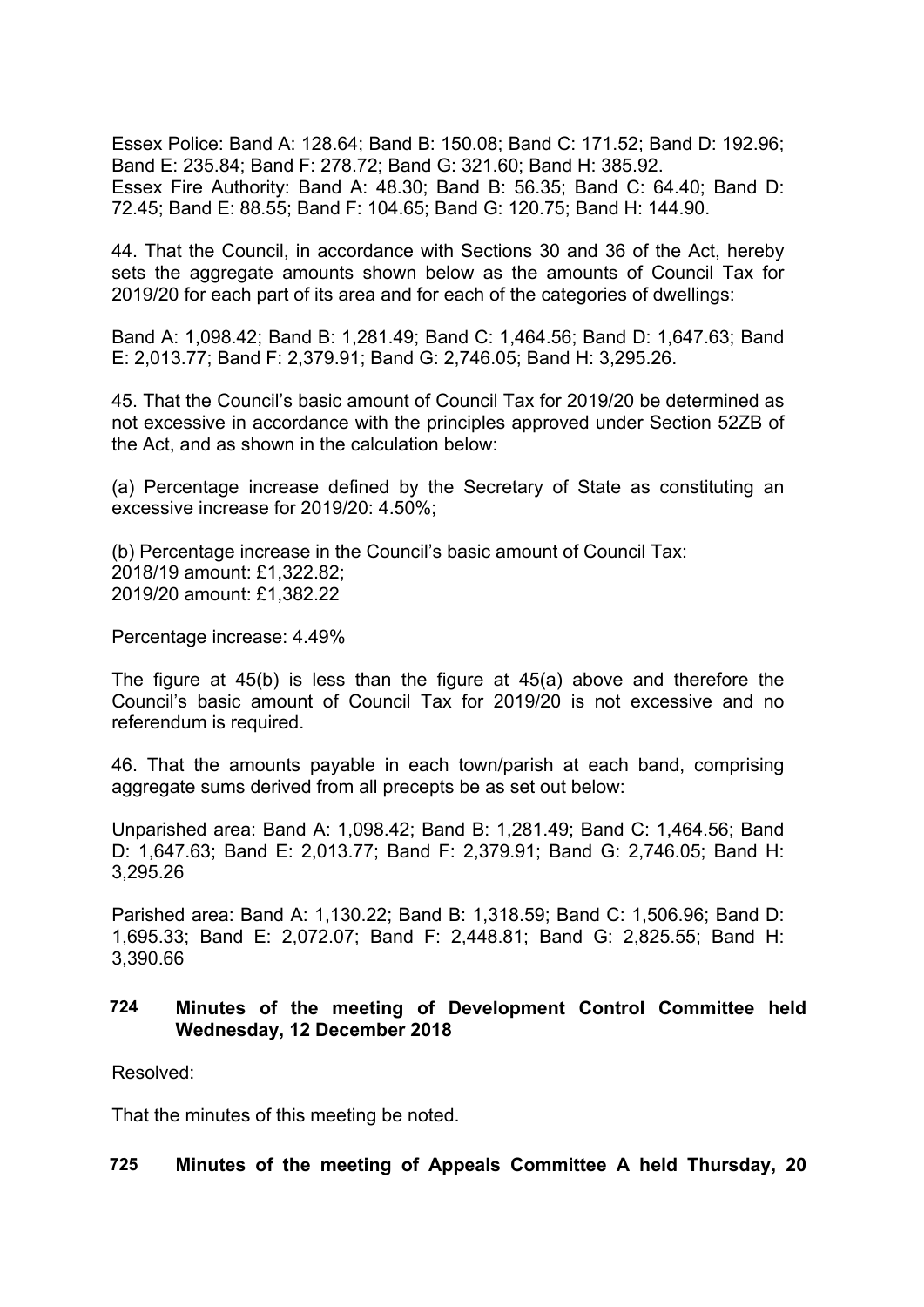# **December 2018**

Resolved:

That the minutes of this meeting be noted.

# **726 Minutes of the meeting of Appeals Committee A held Monday, 7 January 2019**

Resolved:

That the minutes of this meeting be noted.

# **727 Minutes of the meeting of Cabinet Committee held Monday, 7 January 2019**

Resolved:

That the minutes of this meeting be noted.

# **728 Minutes of the meeting of Development Control Committee held Wednesday, 9 January 2019**

Resolved:

That the minutes of this meeting be noted.

# **729 Minutes of the meeting of Audit Committee held Wednesday, 16 January 2019**

Resolved:

That the minutes of this meeting be noted.

# **730 Minutes of the meeting of Cabinet held Thursday, 17 January 2019**

During consideration of Minute 619 (Employment Appeals) the Leader of the Council confirmed that the matter had been withdrawn and the recommendations would not be proceeded with.

Resolved:

That the minutes of this meeting be noted and the recommendations contained in Minute 619 (Employment Appeals) not be proceeded with.

# **731 Minutes of the meeting of Health and Wellbeing Board held Wednesday, 23 January 2019**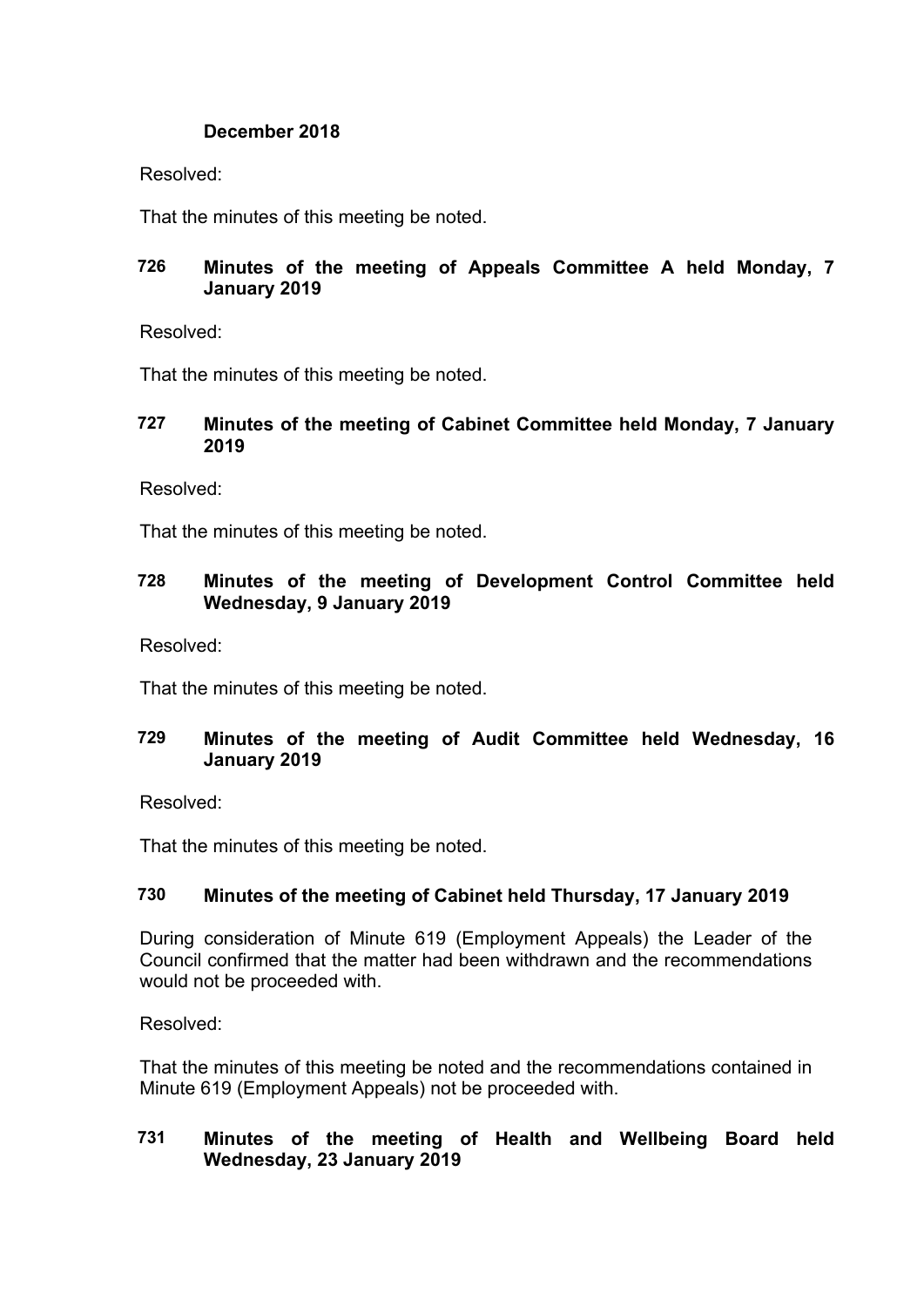Resolved:

That the minutes of this meeting be noted.

# **732 Minutes of the meeting of Place Scrutiny Committee held Monday, 28 January 2019**

Resolved:

That the minutes of this meeting be noted.

# **733 Minutes of the meeting of People Scrutiny Committee held Tuesday 29th January 2019**

Resolved:

That the minutes of this meeting be noted.

# **734 Minutes of the meeting of Policy and Resources Scrutiny Committee held Wednesday, 30 January 2019**

During consideration of Minute 668 (The Proposed Development of the Seaway Car Park) a requisition for a named vote having been made in accordance with Council Procedure Rule 12 to refer the matter back to Cabinet, the voting was as follows:

For reference back:

Cllrs Ayling, Dent, Harp, McDonald, Mulroney, Nevin, Robinson, Stafford, Terry, Ward, Wexham and Willis (12)

Against reference back:

Cllrs Arscott, Aylen, Borton, Boyd, Bright, Buck, Buckley, Burton, Burzotta, Byford, Chalk, Courtenay, Davidson, Dear, Evans, Flewitt, Folkard, Garne, D Garston, J Garston, Gilbert, Habermel, Hadley, Holland, Jones, Lamb, McGlone, McMahon, Moring, Nelson, Phillips, Salter, Walker and Woodley (34)

Abstentions: Cllr Jarvis (1)

Absent: Cllrs Cox, Norman and Van Looy (3)

The motion for reference back was not carried.

Resolved:

That the minutes of this meeting be noted and the recommendations contained in Minute 668 (Proposed Development of the Seaway Car Park) be approved.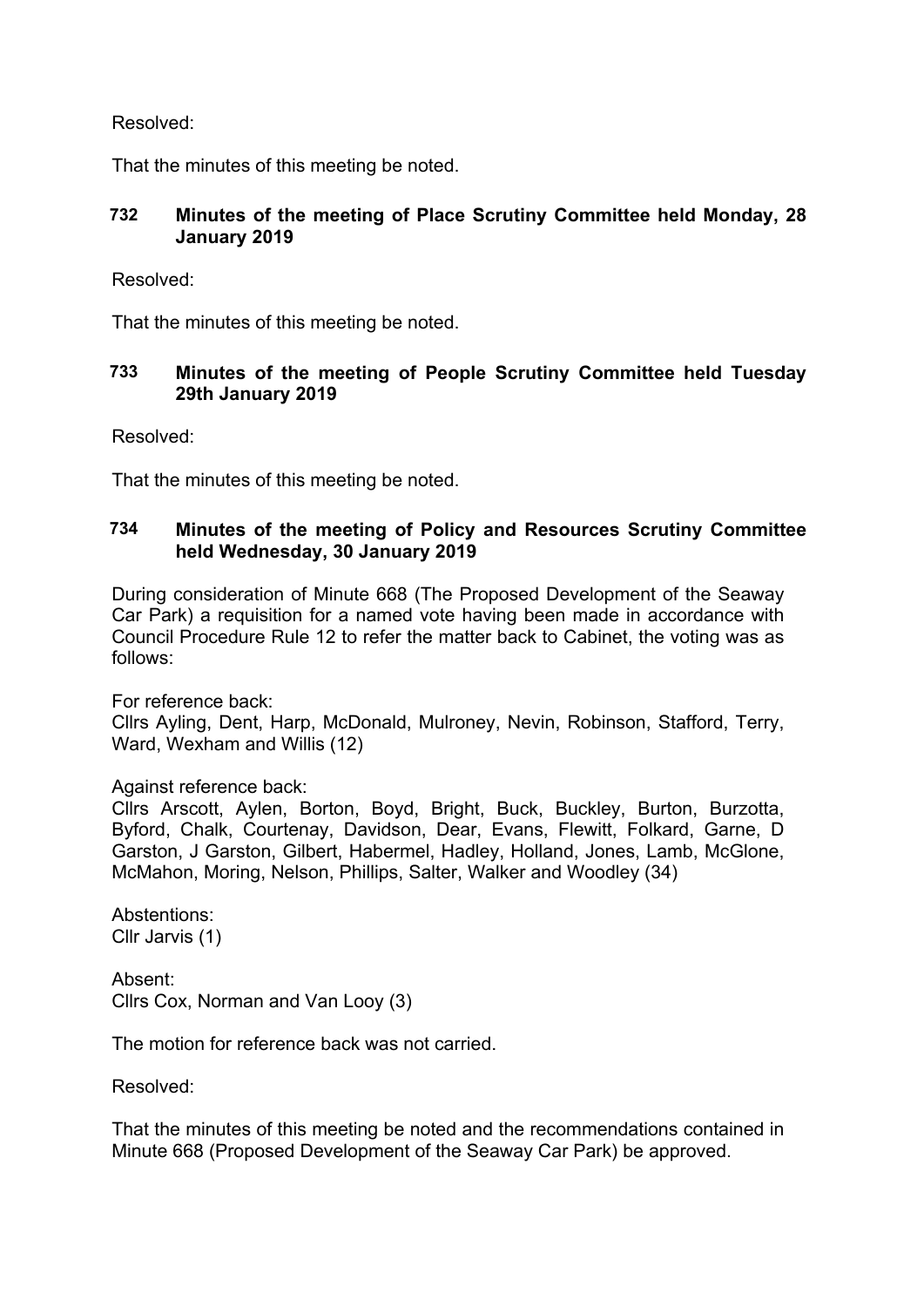# **735 Minutes of meeting of Development Control Committee held Wednesday, 6 February 2019**

Resolved:

That the minutes of this meeting be noted.

# **736 Minutes of the meeting of Licensing Sub-Committee B held Monday, 11 February 2019**

Resolved:

That the minutes of this meeting be noted.

# **737 Minutes of the meeting of Cabinet held Tuesday 12th February 2019**

Resolved:

That the minutes of this meeting be noted and the recommendations contained in Minute 699 (Better Queensway Regeneration Project) be approved, subject to the following additional recommendations to Minute 699(5):

*(i) Any profit accruing from being the senior lender to the LLP be swiftly invested in affordable housing to rent (at or below Local Housing Allowance (LHA) rates on a continuous basis, over which the Council has nomination rights) with due regard to the setting of a robust balanced budget;*

*(ii) Any surplus from the Better Queensway scheme returning to the Council be swiftly invested in affordable housing to rent (at or below LHA rates on a continuous basis, over which the Council has nomination rights) with due regard to the setting of a robust balanced budget;*

*(iii) That the Council's representatives on the Board of the LLP seek to actively maximise the current affordable housing to rent numbers (at or below LHA rates on a continuous basis, over which the Council has nomination rights) with due regard to the viability and deliverability of the scheme.*

# **738 Minutes of the meeting of Appeals Committee A held Tuesday 12th February 2019**

Resolved:

That the minutes of this meeting be noted.

# **739 Minutes of the meeting of Special Place Scrutiny Committee held Wednesday 13th February 2019**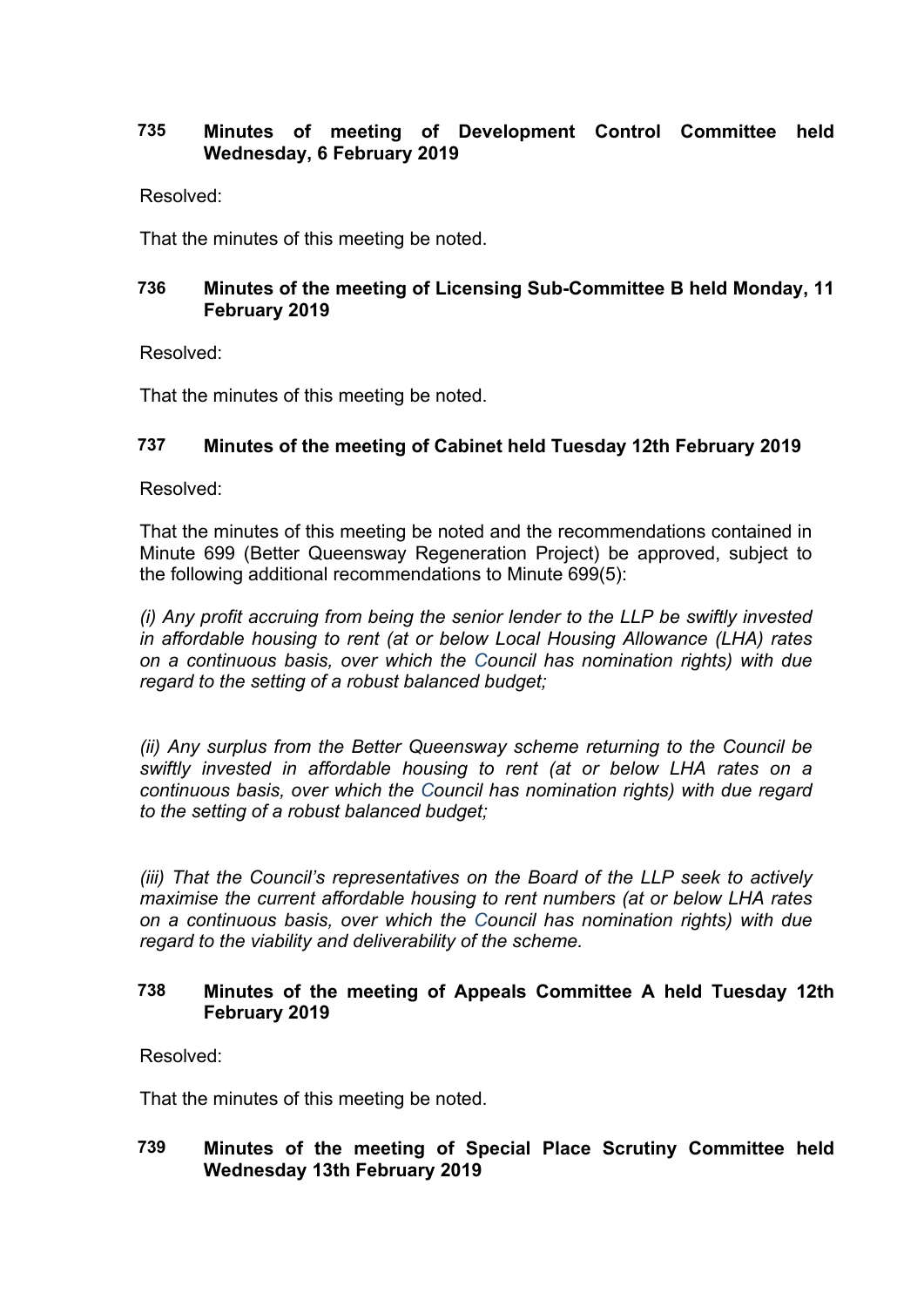# Resolved:

That the minutes of this meeting be noted and the recommendations contained in Minute 714 (Better Queensway Regeneration Project) be approved, subject to the following additional recommendations to Minute 714(5):

*(i) Any profit accruing from being the senior lender to the LLP be swiftly invested in affordable housing to rent (at or below Local Housing Allowance (LHA) rates on a continuous basis, over which the Council has nomination rights) with due regard to the setting of a robust balanced budget;*

*(ii) Any surplus from the Better Queensway scheme returning to the Council be swiftly invested in affordable housing to rent (at or below LHA rates on a continuous basis, over which the Council has nomination rights) with due regard to the setting of a robust balanced budget;*

*(iii) That the Council's representatives on the Board of the LLP seek to actively maximise the current affordable housing to rent numbers (at or below LHA rates on a continuous basis, over which the Council has nomination rights) with due regard to the viability and deliverability of the scheme.*

# **740 Pay Policy Statement**

The Council considered a report of the Director of Transformation presenting the Pay Policy Statement 2019/20 in the context of the Council's overall Reward Strategy.

Resolved:

That the Pay Policy Statement as recommended by the Senior Manager Pay Panel, be approved.

# **741 Draft Calendar of Meetings 2019/20**

Resolved:

That the draft Calendar of Meetings for 2019/20 be noted and that the final calendar will be submitted to the Annual Council in May.

# **742 Opposition Business: Queensway**

This matter was withdrawn.